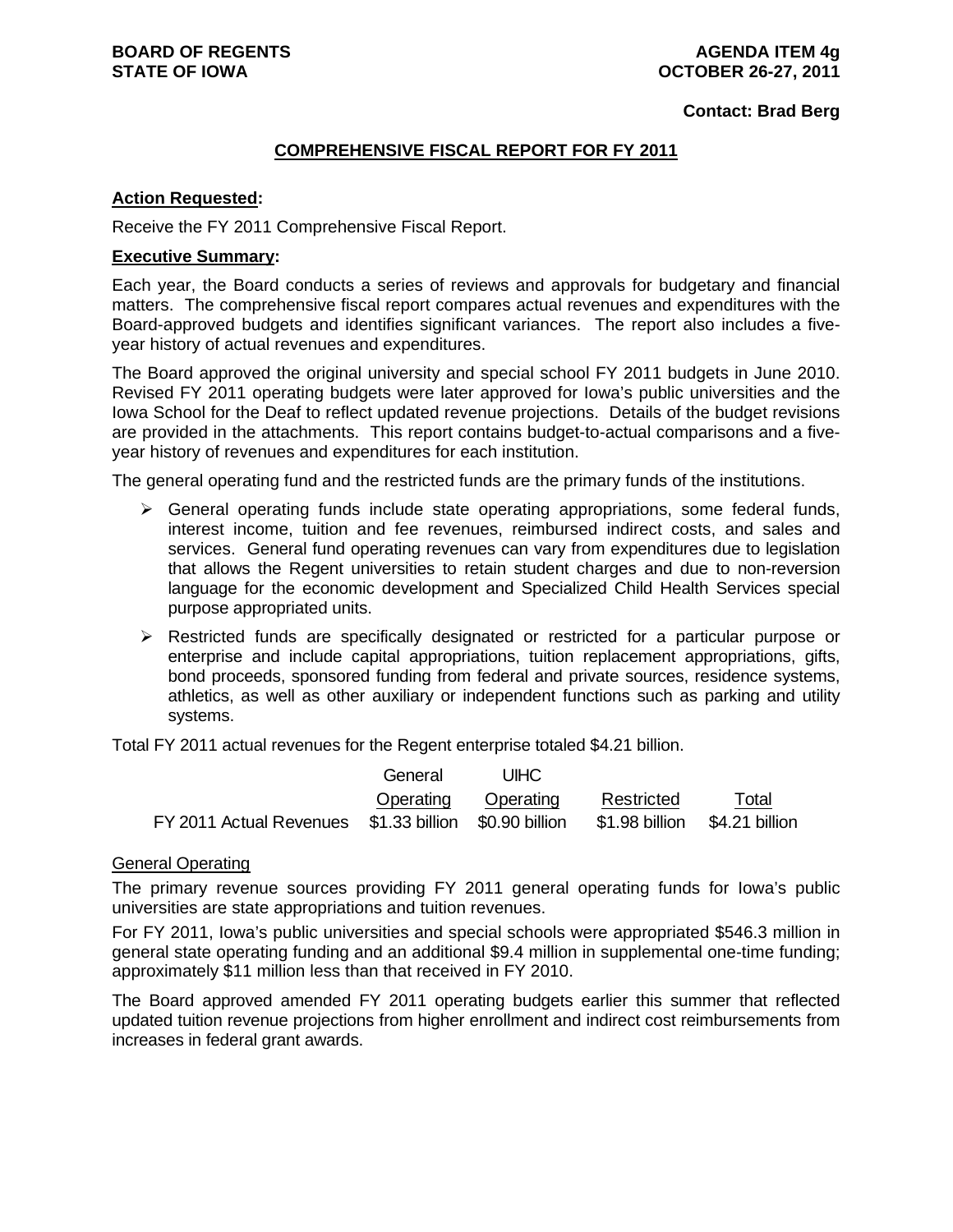#### **BOARD OF REGENTS AGENDA ITEM 4g STATE OF IOWA** PAGE 2

The following table compares the final FY 2011 budget (excluding UIHC) as approved by the Board to actual revenues and expenditures. Budget-to-actual comparisons for each of Iowa's public universities and special schools are contained in the attachments. The comparison for the UIHC units is provided in Attachment A beginning on page 9.

|                                  |               | <b>General Operating Fund - All Institutions</b> |                     |                          |                         |
|----------------------------------|---------------|--------------------------------------------------|---------------------|--------------------------|-------------------------|
|                                  |               | FY 2011 (excludes UIHC units)                    |                     |                          |                         |
|                                  |               | <b>Board Approved</b><br><b>Budget</b>           | Actual              | Variance<br>Over/(Under) | $%$ of<br><b>Budget</b> |
| <b>REVENUES</b>                  |               |                                                  |                     |                          |                         |
| <b>APPROPRIATIONS</b>            |               |                                                  |                     |                          |                         |
| General                          | \$            | 546,300,904                                      | \$<br>546,300,904   | \$                       | 100.0%                  |
| Other                            |               | 285,140                                          | 285,140             |                          | 100.0%                  |
| Supplemental-Nonrecurring        |               | 9,370,000                                        | 9,370,000           |                          | 100.0%                  |
| <b>RESOURCES</b>                 |               |                                                  |                     |                          |                         |
| <b>Federal Support</b>           |               | 14,096,264                                       | 14,236,120          | 139,856                  | 101.0%                  |
| <b>Interest</b>                  |               | 2,531,974                                        | 2,583,391           | 51,417                   | 102.0%                  |
| <b>Tuition and Fees</b>          |               | 677,806,424                                      | 676,102,832         | (1,703,592)              | 99.7%                   |
| <b>Reimbursed Indirect Costs</b> |               | 75,509,244                                       | 74,679,294          | (829, 950)               | 98.9%                   |
| Sales and Services               |               | 7,332,594                                        | 6,859,188           | (473, 406)               | 93.5%                   |
| Other Income                     |               | 19,722,362                                       | 1,534,590           | (18, 187, 772)           | 7.8%                    |
| TOTAL REVENUES                   | $\mathsf{\$}$ | 1,352,954,906                                    | \$<br>1,331,951,459 | \$<br>(21,003,447)       | 98.4%                   |
|                                  |               |                                                  |                     |                          |                         |
| <b>EXPENDITURES</b>              |               |                                                  |                     |                          |                         |
| <b>Salaries</b>                  | \$            | 922,823,048                                      | \$<br>919,301,070   | \$<br>(3,521,978)        | 99.6%                   |
| Prof. /Scientific Supplies       |               | 115,959,961                                      | 92,812,693          | (23, 147, 268)           | 80.0%                   |
| <b>Library Acquisitions</b>      |               | 28,968,832                                       | 30,016,230          | 1,047,398                | 103.6%                  |
| Rentals                          |               | 4,057,768                                        | 5,824,736           | 1,766,968                | 143.5%                  |
| <b>Utilities</b>                 |               | 64,108,366                                       | 65,029,266          | 920,900                  | 101.4%                  |
| <b>Building Repairs</b>          |               | 58,116,306                                       | 64,957,927          | 6,841,621                | 111.8%                  |
| Auditor of State                 |               | 1,450,000                                        | 1,268,118           | (181, 882)               | 87.5%                   |
| Equipment                        |               | 12,218,125                                       | 15,553,528          | 3,335,403                | 127.3%                  |
| Aid to Individuals               |               | 145,252,500                                      | 150,450,391         | 5,197,891                | 103.6%                  |
| TOTAL EXPENDITURES               | \$            | 1,352,954,906                                    | \$<br>1,345,213,959 | \$<br>(7,740,947)        | 99.4%                   |

The amended budgets for ISU and UNI also included a total of approximately \$18 million of revenue earned and reported in prior years (advanced commitment funds) but budgeted for expenditure in FY 2011. With the actual revenues being reported in the year received, an expected budget-to-actual variance occurs in "other income".

Board policy requires the universities to set-aside a minimum of 15% of gross tuition revenues for student financial aid. Tuition set-aside for financial aid expenditures exceeded the Board requirement by more than \$48 million and was 22% of actual tuition revenues.

Professional/Scientific supplies and services were under budget at all three universities and were redistributed to address building repair, financial aid, and equipment needs.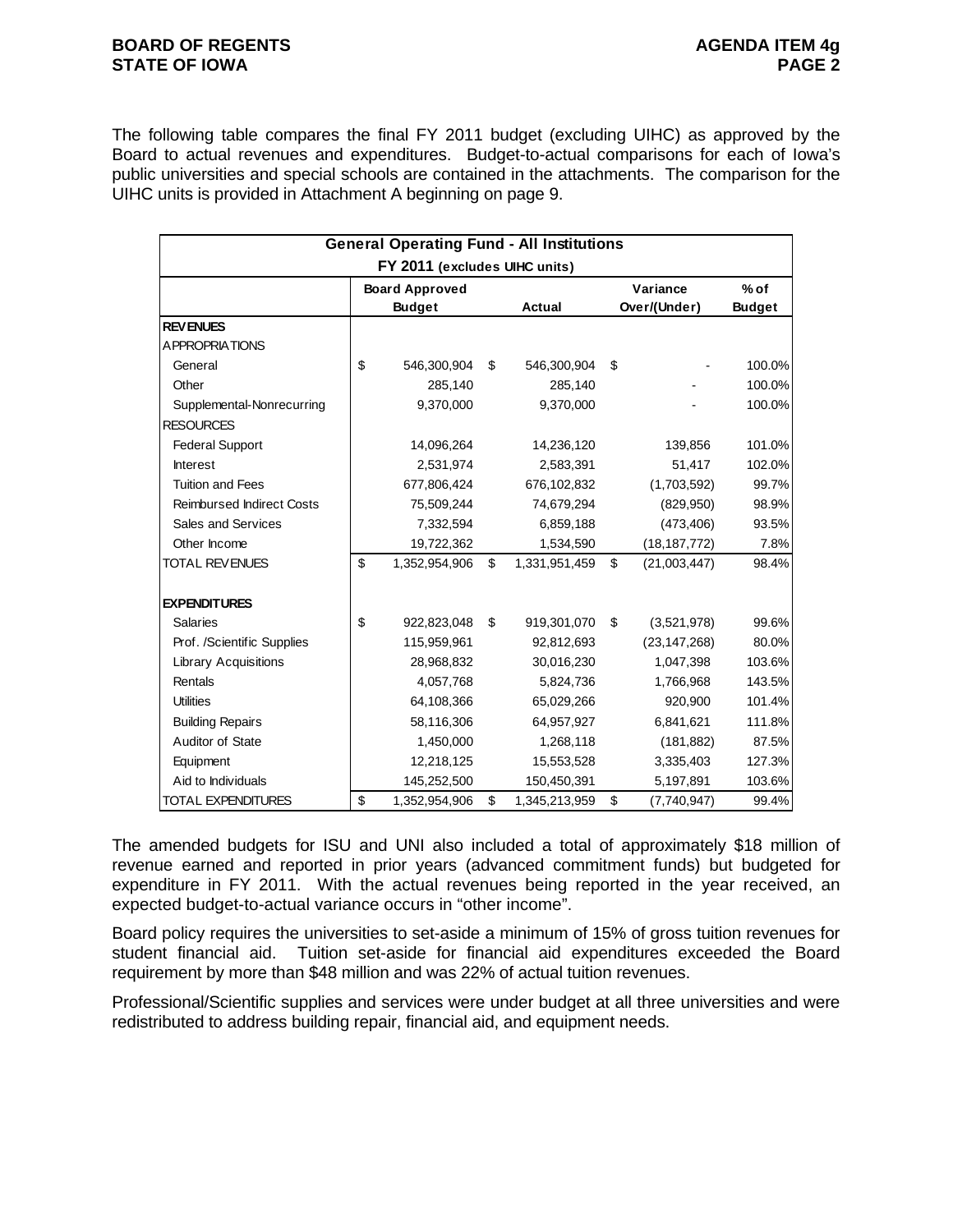For FY 2010, the 2009 legislature appropriated approximately \$80.3 million in State Fiscal Stabilization Funds from the American Recovery and Reinvestment Act of 2009 (ARRA) to be distributed to Iowa's public universities and special schools. These one-time funds were effectively used to bridge strategic budget decisions in FY 2010 to achieve permanent budget reductions that positively impacted future year budgets, thus minimizing the "funding cliff" realized in FY 2011.

The following table provides a five-year revenue and expense history of all operating units (excluding UIHC) for Iowa's public universities and special schools. The following table reflects the changes in state appropriations and the infusion of the ARRA funds for FY 2010. The fiveyear history for each of Iowa's public universities and special schools are contained in the attachments. The history for the UIHC units is provided in Attachment A beginning on page 10.

| <b>General Operating Fund - All Institutions</b><br>FY 2007 - FY 2011 (excludes UIHC Units) |    |               |    |               |    |               |         |               |    |               |  |
|---------------------------------------------------------------------------------------------|----|---------------|----|---------------|----|---------------|---------|---------------|----|---------------|--|
|                                                                                             |    |               |    |               |    |               |         |               |    |               |  |
|                                                                                             |    | FY 2007       |    | FY 2008       |    | FY 2009       | FY 2010 |               |    | FY 2011       |  |
| <b>REVENUES</b>                                                                             |    |               |    |               |    |               |         |               |    |               |  |
| A PPROPRIATIONS                                                                             |    |               |    |               |    |               |         |               |    |               |  |
| General                                                                                     | \$ | 586,739,387   | \$ | 645,964,131   | \$ | 674,271,577   | \$      | 566,673,443   | \$ | 555,670,904   |  |
| Other                                                                                       |    | 265,342       |    | 264,600       |    | 260,631       |         | 85,140        |    | 285,140       |  |
| <b>ARRA-State Stabilization</b>                                                             |    |               |    |               |    |               |         | 80,280,000    |    |               |  |
| <b>RESOURCES</b>                                                                            |    |               |    |               |    |               |         |               |    |               |  |
| <b>Federal Support</b>                                                                      |    | 13,225,043    |    | 13,200,728    |    | 13,223,096    |         | 13,328,241    |    | 14,236,120    |  |
| <b>Interest</b>                                                                             |    | 4,513,511     |    | 4,722,432     |    | 1,815,403     |         | 3,053,527     |    | 2,583,391     |  |
| <b>Tuition and Fees</b>                                                                     |    | 478,612,148   |    | 507,306,596   |    | 550,207,301   |         | 604,732,008   |    | 676,102,832   |  |
| <b>Reimbursed Indirect Costs</b>                                                            |    | 60,703,329    |    | 63,416,149    |    | 64,515,247    |         | 72,052,568    |    | 74,679,294    |  |
| Sales and Services                                                                          |    | 4,063,108     |    | 5,254,265     |    | 6,358,351     |         | 7,320,345     |    | 6,859,188     |  |
| Other Income                                                                                |    | 1,856,906     |    | 2,092,816     |    | 2,466,979     |         | 2,609,032     |    | 1,534,590     |  |
| <b>TOTAL REVENUES</b>                                                                       | \$ | 1,149,978,774 | \$ | 1,242,221,717 | \$ | 1,313,118,585 | \$      | 1,350,134,304 | \$ | 1,331,951,459 |  |
| <b>EXPENDITURES</b>                                                                         |    |               |    |               |    |               |         |               |    |               |  |
| <b>Salaries</b>                                                                             | \$ | 851,095,736   | \$ | 900,528,299   | \$ | 952,716,291   | \$      | 935,665,009   | \$ | 919,301,070   |  |
| Prof. /Scientific Supplies                                                                  |    | 81,273,424    |    | 85,996,326    |    | 95,507,689    |         | 94,158,676    |    | 92,812,693    |  |
| <b>Library Acquisitions</b>                                                                 |    | 24,554,727    |    | 24.697.176    |    | 28,646,126    |         | 25,661,535    |    | 30,016,230    |  |
| Rentals                                                                                     |    | 3,864,570     |    | 4,446,298     |    | 5,223,791     |         | 8,339,711     |    | 5,824,736     |  |
| <b>Utilities</b>                                                                            |    | 55,431,154    |    | 59,893,487    |    | 59,791,145    |         | 62,881,492    |    | 65,029,266    |  |
| <b>Building Repairs</b>                                                                     |    | 16,694,545    |    | 29,473,228    |    | 32,054,437    |         | 35,457,373    |    | 64,957,927    |  |
| Auditor of State                                                                            |    | 1,080,655     |    | 1,196,630     |    | 1,383,137     |         | 1,306,200     |    | 1,268,118     |  |
| Equipment                                                                                   |    | 10,520,798    |    | 15,675,285    |    | 12,688,711    |         | 21,194,506    |    | 15,553,528    |  |
| Aid to Individuals                                                                          |    | 97,129,905    |    | 107,203,987   |    | 121,876,786   |         | 133,618,753   |    | 150,450,391   |  |
| TOTAL EXPENDITURES                                                                          | \$ | 1,141,645,514 | \$ | 1,229,110,716 | \$ | 1,309,888,113 | \$      | 1,318,283,255 | \$ | 1,345,213,959 |  |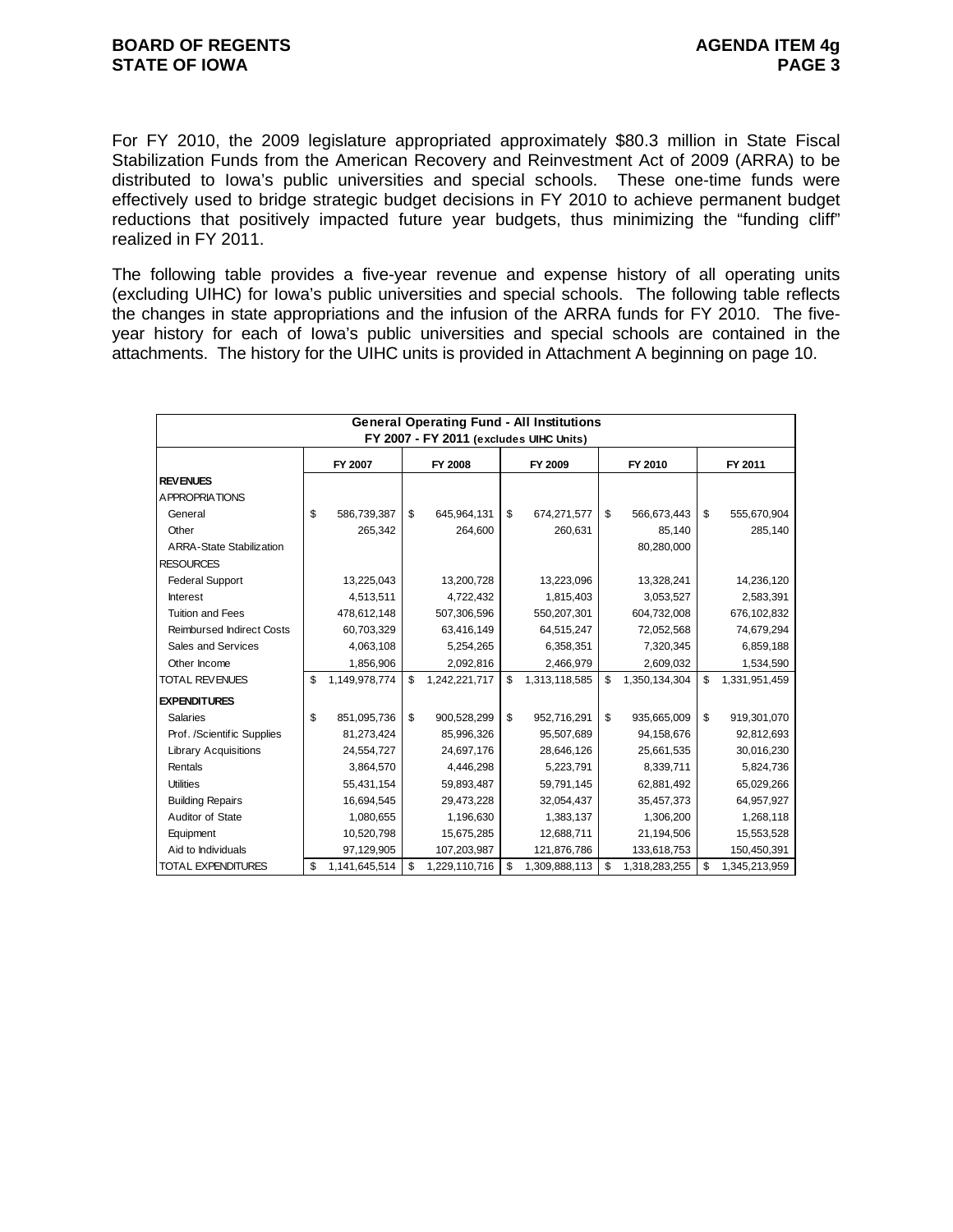#### Higher Education Revenues/Expenses

While the 5-year history shown on the previous page includes all general operating funds of Iowa's public universities and special schools (including special purpose units), the following pie charts compare the FY 2011 revenues as a percentage of total for higher education (three general university units only) with FY 2007. The charts below reflect the dynamic change in base appropriations and tuition as a percentage of total higher education revenues.



The following charts compare the FY 2011 higher education expenditures as a percent of total with FY 2007. Reflective of the service nature of higher education, salary-related expenses continue to comprise the largest portion of the general university budgets. However, salary costs as a percent of total expenditures, gradually declined from 74% of the higher education budget in FY 2007 to 67% in FY 2011 while financial aid and other expenses became a larger portion of the budget during the same period.

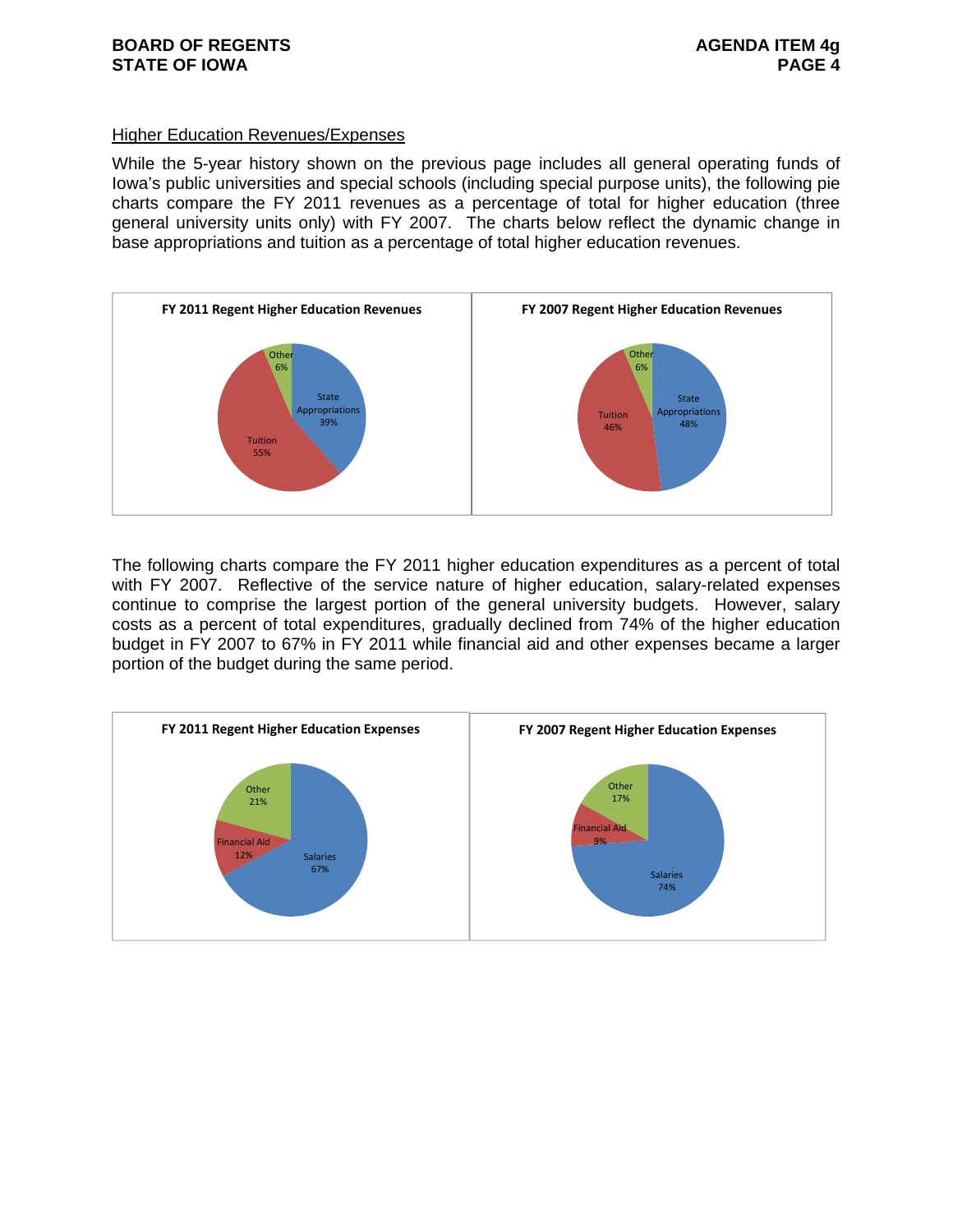## **Restricted**

External forces greatly affect the revenues and expenditures of the restricted funds. Capital appropriation revenues reflect the draw down of funds from current and prior year appropriations, while the budgets reflect the total amounts appropriated by fiscal year. Federal support and reimbursed indirect costs in the restricted funds are difficult to project due to the uncertainty and volatility of federal grant awards. Other revenue is affected by the timing and amounts of bond issues. As a result, expenditures are also difficult to project and fluctuate significantly due to the timing of construction projects and other expenditures that directly correlate with revenue fluctuations. This report includes a combined budget-to-actual restricted fund comparison for all Regent institutions using the budget as approved by the Board in June 2010. Restricted fund budget-to-actual comparisons for the individual institutions are available in the Board Office.

The athletic and residence system budgets are part of the restricted fund budgets. Information comparing athletic and residence system budget-to-actual and five-year historical data for each university is provided in the attachments. The attachments also include annual enrollment and occupancy information for the university residence systems.

The Iowa School for the Deaf includes tuition received for Nebraska students in the restricted fund. Tuition revenues from Nebraska totaled \$1.1 million during FY 2011.

|                                  | <b>Restricted Fund - All Institutions</b> |               |    |               |    |                 |             |  |  |  |  |  |
|----------------------------------|-------------------------------------------|---------------|----|---------------|----|-----------------|-------------|--|--|--|--|--|
|                                  |                                           | FY 2011       |    |               |    |                 |             |  |  |  |  |  |
|                                  |                                           |               |    |               |    | Variance        | Actual as % |  |  |  |  |  |
|                                  |                                           | <b>Budget</b> |    | Actual        |    | Over/(Under)    | of Budget   |  |  |  |  |  |
| <b>REVENUES</b>                  |                                           |               |    |               |    |                 |             |  |  |  |  |  |
| A PPROPRIATIONS                  |                                           |               |    |               |    |                 |             |  |  |  |  |  |
| Grow IA Values Fund              | \$                                        | 3,914,000     | \$ | 4,004,766     | \$ | 90,766          | 102.3%      |  |  |  |  |  |
| Capital                          |                                           | 23,000,000    |    | 40,724,538    |    | 17,724,538      | 177.1%      |  |  |  |  |  |
| <b>Tuition Replacement</b>       |                                           | 24,305,412    |    | 24,030,371    |    | (275, 041)      | 98.9%       |  |  |  |  |  |
| Other                            |                                           | 2,038,000     |    | 1,903,000     |    | (135,000)       | 93.4%       |  |  |  |  |  |
| <b>RESOURCES</b>                 |                                           |               |    |               |    |                 |             |  |  |  |  |  |
| <b>Federal Support</b>           |                                           | 463,665,854   |    | 481,254,061   |    | 17,588,207      | 103.8%      |  |  |  |  |  |
| <b>Interest</b>                  |                                           | 1,615,000     |    | 2,013,907     |    | 398,907         | 124.7%      |  |  |  |  |  |
| <b>Tuition and Fees</b>          |                                           | 87,253,000    |    | 103,004,379   |    | 15,751,379      | 118.1%      |  |  |  |  |  |
| <b>Reimbursed Indirect Costs</b> |                                           | 36,504,000    |    | 36,920,791    |    | 416,791         | 101.1%      |  |  |  |  |  |
| Sales and Services               |                                           | 401,604,150   |    | 421,500,092   |    | 19,895,942      | 105.0%      |  |  |  |  |  |
| Other Income                     |                                           | 830,250,390   |    | 862,472,955   |    | 32,222,565      | 103.9%      |  |  |  |  |  |
| <b>TOTAL RESOURCES</b>           | \$                                        | 1,874,149,806 | \$ | 1,977,828,860 | \$ | 103,679,054     | 105.5%      |  |  |  |  |  |
| <b>EXPENDITURES</b>              |                                           |               |    |               |    |                 |             |  |  |  |  |  |
| <b>Salaries</b>                  | \$                                        | 635,997,817   | \$ | 659,378,842   | \$ | 23,381,025      | 103.7%      |  |  |  |  |  |
| Prof. /Scientific Supplies       |                                           | 530,642,762   |    | 550,031,143   |    | 19,388,381      | 103.7%      |  |  |  |  |  |
| <b>Library Acquisitions</b>      |                                           | 35,600        |    | 22,842        |    | (12,758)        | 64.2%       |  |  |  |  |  |
| Rentals                          |                                           | 17,670,000    |    | 22,334,208    |    | 4,664,208       | 126.4%      |  |  |  |  |  |
| <b>Utilities</b>                 |                                           | 23,407,324    |    | 27,307,761    |    | 3,900,437       | 116.7%      |  |  |  |  |  |
| <b>Building Repairs</b>          |                                           | 12,330,000    |    | 13,607,641    |    | 1,277,641       | 110.4%      |  |  |  |  |  |
| Auditor of State                 |                                           | 13,000        |    |               |    | (13,000)        | 0.0%        |  |  |  |  |  |
| Equipment                        |                                           | 26,892,501    |    | 27,291,028    |    | 398,527         | 101.5%      |  |  |  |  |  |
| Aid to Individuals               |                                           | 124,096,000   |    | 139, 173, 735 |    | 15,077,735      | 112.2%      |  |  |  |  |  |
| Debt Service                     |                                           | 115,867,802   |    | 113,361,053   |    | (2,506,749)     | 97.8%       |  |  |  |  |  |
| <b>Plant Capital</b>             |                                           | 387,197,000   |    | 284,553,273   |    | (102, 643, 727) | 73.5%       |  |  |  |  |  |
| <b>TOTAL EXPENDITURES</b>        | \$                                        | 1,874,149,806 | \$ | 1,837,061,526 | \$ | (37,088,280)    | 98.0%       |  |  |  |  |  |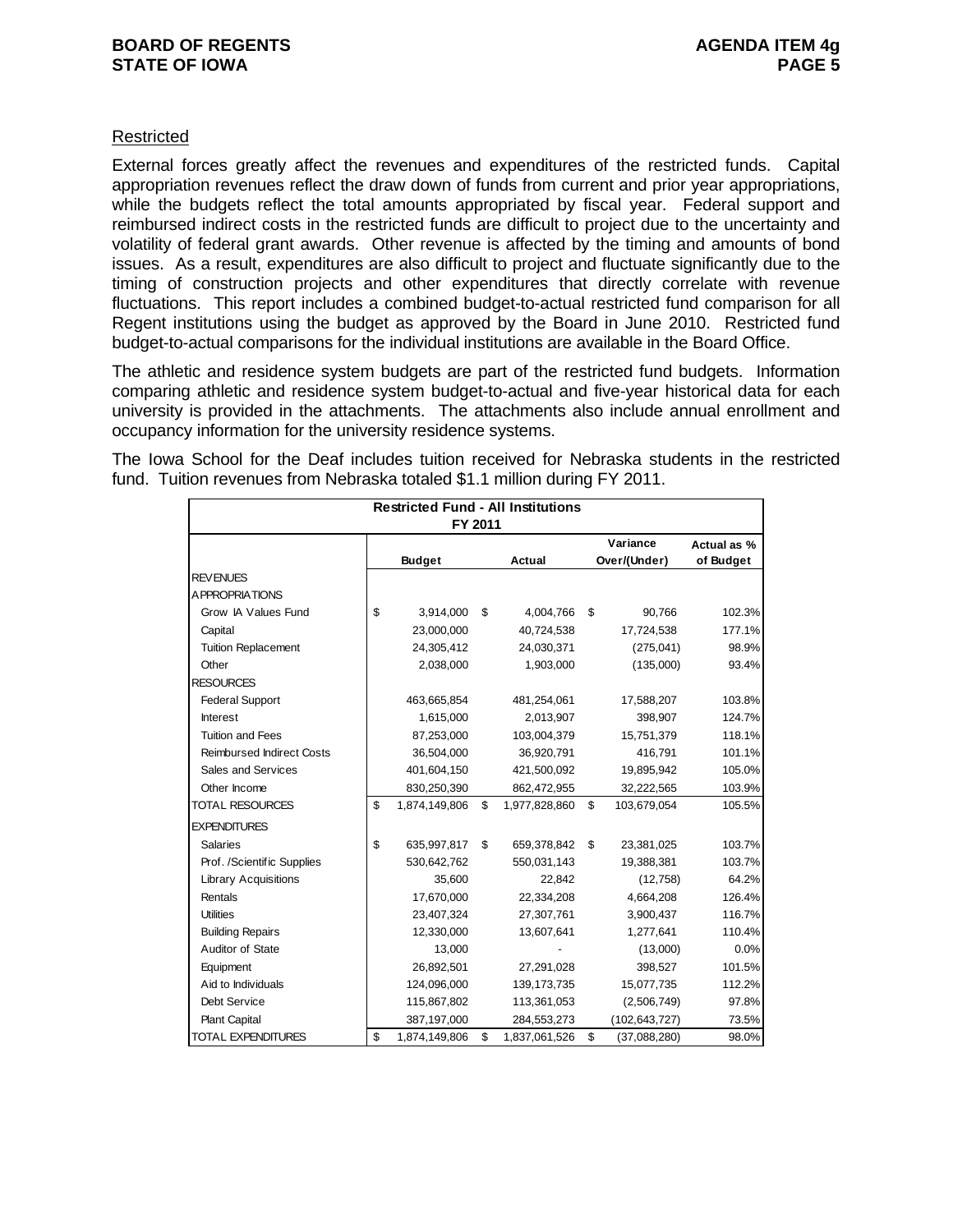### **BOARD OF REGENTS AGENUS AGENDA ITEM 4g STATE OF IOWA** PAGE 6 **PAGE 6**

### Revenue Variances

- Actual capital appropriation draw downs, which are based on incurred expenditures, were greater than the total appropriated amounts included in the budget. Reversion dates for capital appropriations are generally three years after the fiscal year for which funds are appropriated. The variance is primarily related to draws from prior year appropriations for ISU's Veterinary Diagnostic Laboratory and Biorenewables Research Laboratory.
- Federal support exceeded the budget at all three universities due to additional federal grant opportunities and the success of securing sponsored research grants.
- Higher enrollments resulted in student fee revenue exceeding the budget
- Other income includes, in part, bond and loan proceeds, workshop and seminar revenues, royalties, practice plan revenues, and nonfederal gifts, grants, and contracts. Other income exceeded the budget primarily because of higher than anticipated Medicine and Dentistry Practice Plan revenues and a positive budget variance related to nonfederal gifts, grants, and contracts.

#### Expense Variances

- Professional/Scientific supplies and services exceed the budget at all three universities primarily due to higher than anticipated costs in professional services.
- The large variance in Plant Capital expenditures result from changes in construction project schedules compared to the original budget.

The following provides a consolidated 5-year history of actual revenues and expenditures from the restricted funds for all institutions.

|                                  |                   | <b>Restricted Fund - All Institutions</b> |                   |                     |                     |
|----------------------------------|-------------------|-------------------------------------------|-------------------|---------------------|---------------------|
|                                  |                   | FY 2007 - FY 2011                         |                   |                     |                     |
|                                  | FY 2007           | FY 2008                                   | FY 2009           | FY 2010             | FY 2011             |
| <b>REVENUES</b>                  |                   |                                           |                   |                     |                     |
| <b>APPROPRIATIONS</b>            |                   |                                           |                   |                     |                     |
| Grow IA Values Fund              | \$<br>4,800,000   | \$<br>4,800,000                           | \$<br>3,839,292   | 4,320,000<br>\$     | 4,004,766<br>\$     |
| Capital                          | 10,716,850        | 15,690,592                                | 31,134,637        | 37,752,033          | 40,724,538          |
| <b>Tuition Replacement</b>       | 22,588,292        | 23,870,594                                | 27,774,500        | 21,803,585          | 24,030,371          |
| <b>Battelle</b>                  | 17,082,224        | 1,838,113                                 | 100,000           | 545,075             |                     |
| Other                            | 50,000            | 50,000                                    | 100,000           | 238,000             | 1,903,000           |
| <b>RESOURCES</b>                 |                   |                                           |                   |                     |                     |
| <b>Federal Support</b>           | 384,519,147       | 386,470,790                               | 428,761,782       | 456,778,992         | 481,254,061         |
| Interest                         | 11,064,108        | 9,128,151                                 | 4,708,993         | 2,966,703           | 2,013,907           |
| <b>Tuition and Fees</b>          | 77,437,238        | 91,282,468                                | 89,370,164        | 92,714,125          | 103,004,379         |
| <b>Reimbursed Indirect Costs</b> | 27,645,682        | 29,732,454                                | 33,053,969        | 35,440,526          | 36,920,791          |
| Sales and Services               | 353,343,236       | 382,325,703                               | 389,719,682       | 408,142,912         | 421,500,092         |
| Other Income                     | 769,426,160       | 847,984,720                               | 800,123,017       | 853,824,080         | 862,472,955         |
| <b>TOTAL REVENUES</b>            | \$1,678,672,937   | \$1,793,173,585                           | \$1,808,686,036   | \$1,914,526,031     | \$1,977,828,860     |
| <b>EXPENDITURES</b>              |                   |                                           |                   |                     |                     |
| <b>Salaries</b>                  | \$<br>556,371,306 | 585,934,563<br>\$                         | \$<br>633,958,923 | \$<br>639,126,302   | \$<br>659,378,842   |
| Prof. /Scientific Supplies       | 476,480,126       | 500,005,372                               | 508,825,821       | 530,978,125         | 550,031,143         |
| <b>Library Acquisitions</b>      | 240,484           | 39,692                                    | 32,552            | 28,081              | 22,842              |
| Rentals                          | 16,929,679        | 17,154,941                                | 17,057,967        | 17,079,613          | 22,334,208          |
| <b>Utilities</b>                 | 21,130,718        | 22,567,968                                | 21,322,137        | 22,639,271          | 27,307,761          |
| <b>Building Repairs</b>          | 11,282,779        | 9,389,769                                 | 11,802,215        | 13,739,861          | 13,607,641          |
| Auditor of State                 |                   |                                           |                   | 9,800               |                     |
| Equipment                        | 31,217,083        | 26,191,137                                | 26,719,033        | 25,357,947          | 27,291,028          |
| Aid to Individuals               | 94,516,314        | 101,937,082                               | 108,095,654       | 127,469,006         | 139, 173, 735       |
| Debt Service                     | 81,016,827        | 95,271,726                                | 102,748,073       | 102,810,729         | 113,361,053         |
| Plant Capital                    | 270,507,891       | 281,969,821                               | 411,740,993       | 303,695,737         | 284,553,273         |
| TOTAL EXPENDITURES               | \$1,559,693,207   | \$1,640,462,071                           | \$1,842,303,368   | \$<br>1,782,934,472 | \$<br>1,837,061,526 |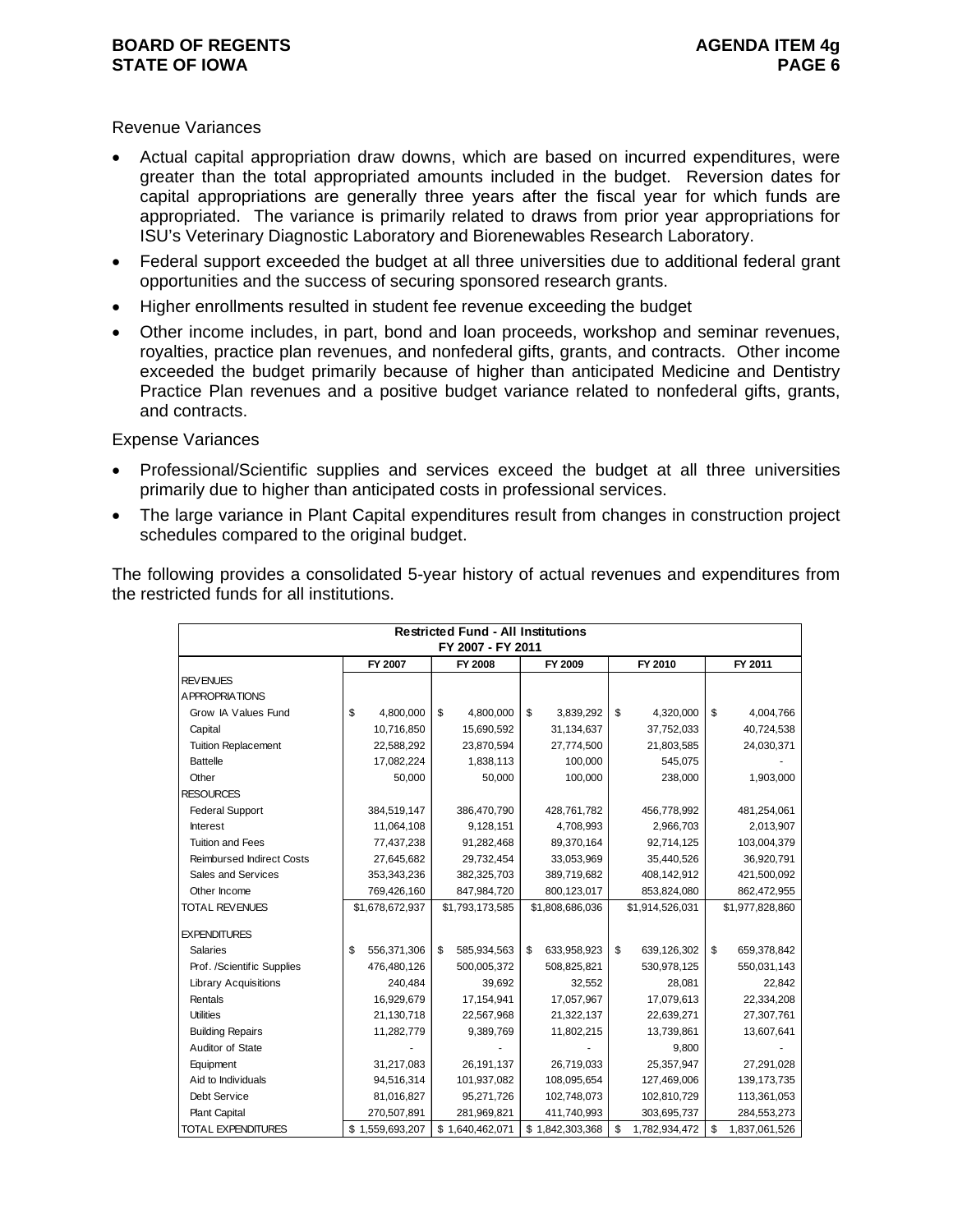#### **BOARD OF REGENTS AGENUS AGENDA ITEM 4g STATE OF IOWA ATTACHMENT A**

## **University of Iowa**

The budget-to-actual comparison below contains the general university and special purpose appropriated units except for the four hospital units, which are reported in a subsequent table.

| University of Iowa - General Operating Fund<br>FY 2011 |    |                                        |    |               |    |                          |                          |  |  |  |  |
|--------------------------------------------------------|----|----------------------------------------|----|---------------|----|--------------------------|--------------------------|--|--|--|--|
|                                                        |    | <b>Board Approved</b><br><b>Budget</b> |    | <b>Actual</b> |    | Variance<br>Over/(Under) | Actual as %<br>of Budget |  |  |  |  |
| <b>REVENUES</b>                                        |    |                                        |    |               |    |                          |                          |  |  |  |  |
| A PPROPRIATIONS                                        |    |                                        |    |               |    |                          |                          |  |  |  |  |
| General                                                | \$ | 227,499,946                            | \$ | 227,499,946   | \$ |                          | 100.0%                   |  |  |  |  |
| Supplemental-Nonrecurring                              |    | 4,086,492                              |    | 4,086,492     |    |                          | 100.0%                   |  |  |  |  |
| <b>RESOURCES</b>                                       |    |                                        |    |               |    |                          |                          |  |  |  |  |
| <b>Interest</b>                                        |    | 1,674,974                              |    | 1,722,877     |    | 47,903                   | 102.9%                   |  |  |  |  |
| <b>Tuition and Fees</b>                                |    | 337,150,000                            |    | 335,272,910   |    | (1,877,090)              | 99.4%                    |  |  |  |  |
| <b>Reimbursed Indirect Costs</b>                       |    | 53,051,327                             |    | 51,844,960    |    | (1,206,367)              | 97.7%                    |  |  |  |  |
| Sales and Services                                     |    | 2,763,099                              |    | 2,336,210     |    | (426, 889)               | 84.6%                    |  |  |  |  |
| Other Income                                           |    | 245,000                                |    | 124,502       |    | (120, 498)               | 50.8%                    |  |  |  |  |
| <b>TOTAL REVENUES</b>                                  | \$ | 626,470,838                            | \$ | 622,887,897   | \$ | (3,582,941)              | 99.4%                    |  |  |  |  |
| <b>EXPENDITURES</b>                                    |    |                                        |    |               |    |                          |                          |  |  |  |  |
| <b>Salaries</b>                                        | \$ | 426,600,214                            | \$ | 423,332,774   | \$ | (3,267,440)              | 99.2%                    |  |  |  |  |
| Prof. /Scientific Supplies                             |    | 50,264,804                             |    | 37,101,537    |    | (13, 163, 267)           | 73.8%                    |  |  |  |  |
| <b>Library Acquisitions</b>                            |    | 15,297,000                             |    | 15,755,140    |    | 458,140                  | 103.0%                   |  |  |  |  |
| Rentals                                                |    | 1,697,401                              |    | 3,360,269     |    | 1,662,868                | 198.0%                   |  |  |  |  |
| <b>Utilities</b>                                       |    | 32,992,677                             |    | 33,427,427    |    | 434,750                  | 101.3%                   |  |  |  |  |
| <b>Building Repairs</b>                                |    | 22,331,000                             |    | 25,463,722    |    | 3,132,722                | 114.0%                   |  |  |  |  |
| Auditor of State                                       |    | 605,000                                |    | 549,820       |    | (55, 180)                | 90.9%                    |  |  |  |  |
| Equipment                                              |    | 7,733,742                              |    | 10,298,430    |    | 2,564,688                | 133.2%                   |  |  |  |  |
| Aid to Individuals                                     |    | 68,949,000                             |    | 72,163,373    |    | 3,214,373                | 104.7%                   |  |  |  |  |
| <b>TOTAL EXPENDITURES</b>                              | \$ | 626,470,838                            | \$ | 621,452,492   | \$ | (5,018,346)              | 99.2%                    |  |  |  |  |

The Board approved revised operating budgets for SUI earlier this summer. The amended budget increased budgeted tuition revenue, indirect cost reimbursements, and interest income by a combined \$20.8 million. The budget-to-actual comparisons are based on the revised budget.

Revenue Variances

- Actual FY 2011 tuition revenues were 99.4% of the amended budget.
- Indirect cost reimbursements were \$1.2 million or 2.3% under budget. A complicating factor in projecting indirect cost recoveries has been the application of substantial, one-time federal ARRA grant awards.

Expense Variances

- Salaries comprised 68.1% of all general operating fund expenditures and were 99.2% of the salary budget.
- Due to the economic uncertainty during FY 2011, many university units reallocated resources toward non-recurring needs such as equipment, building repairs, and student aid as opposed to long-term recurring expense items. This resulted in these expenditure lines exceeding the budget.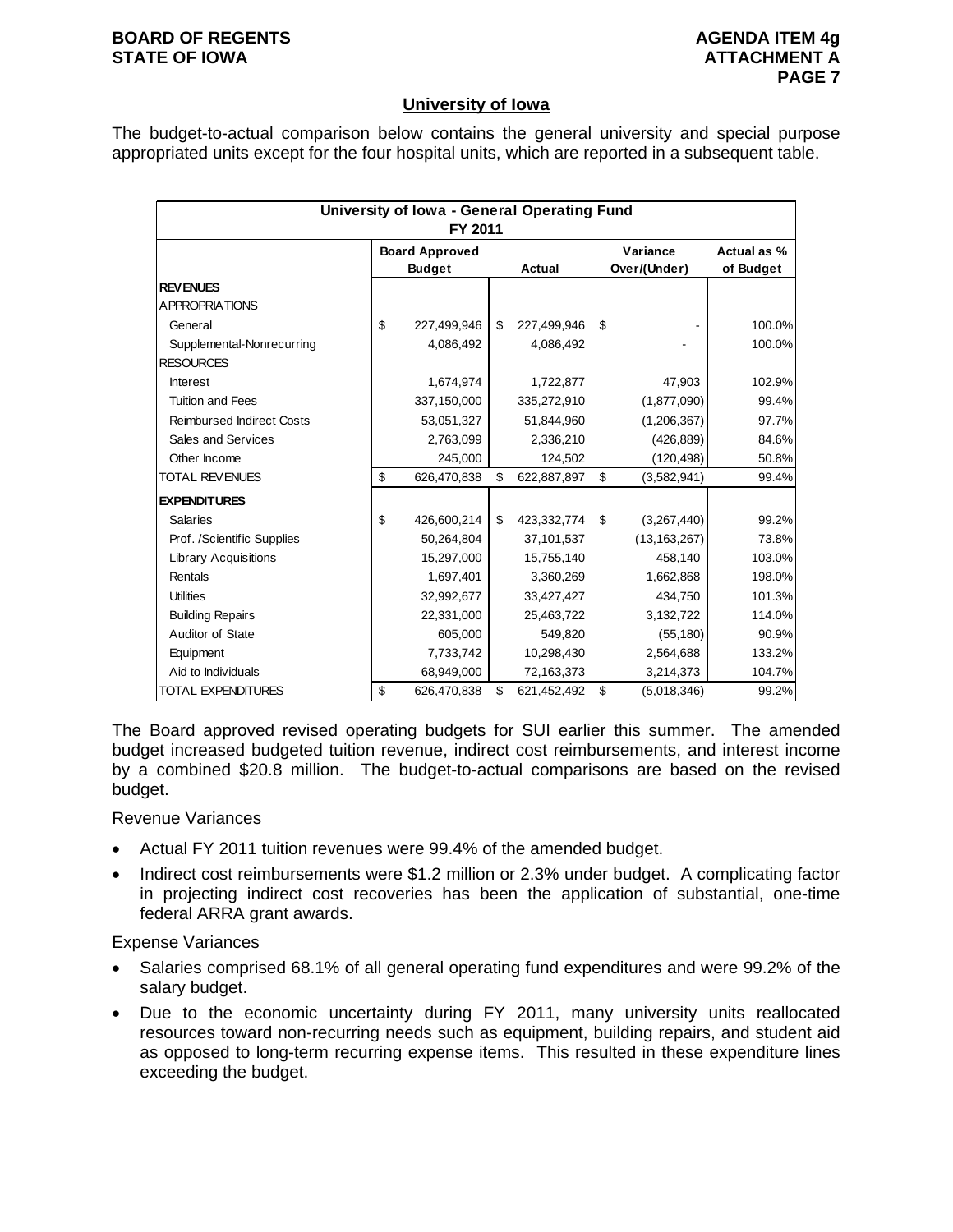- Rental expenditures exceeded the budget by \$1.7 million primarily due to flood recovery expenditures which were either the University match for FEMA-eligible expenses or recovery costs not eligible for FEMA reimbursement.
- Tuition set-aside for financial aid exceeded the budget by \$3.2 million and comprised 21.5% of gross tuition revenues. Per Board policy, the University is required to set-aside a minimum of 15% of gross tuition revenues for financial aid.

The University reallocated \$6.7 million from collegiate and administrative units to bridge the significant budget reductions and to fund unavoidable cost increases. Reallocated funds were primarily invested in faculty and students and renewing environments for learning and research.

Actual revenues slightly exceeded expenditures in FY 2011 resulting in advance commitment funds available for use in subsequent years. The balance of advanced commitment funds will fund future expenses associated with the Library Student Commons project previously approved by Board.

The following provides a consolidated five-year history of actual revenues and expenditures from the general university and special purpose units (does not include the four hospital units). State appropriations comprised 46.3% of operating revenues in FY 2007 and have declined to 37.2% in FY 2011.

|                                                                  |                     | University of Iowa - General Fund<br>FY 2007 - FY 2011 |                   |                                 |                   |
|------------------------------------------------------------------|---------------------|--------------------------------------------------------|-------------------|---------------------------------|-------------------|
|                                                                  | FY 2007             | FY 2008                                                | FY 2009           | FY 2010                         | FY 2011           |
| <b>University Approp. Units</b><br><b>REVENUES</b>               |                     |                                                        |                   |                                 |                   |
| <b>General Appropriations</b><br><b>ARRA State-Stabilization</b> | \$<br>245,315,657   | \$<br>269,684,579                                      | \$<br>281,480,361 | \$<br>236,681,950<br>35,393,382 | \$<br>231,586,438 |
| <b>RESOURCES</b>                                                 |                     |                                                        |                   |                                 |                   |
| <b>Interest</b>                                                  | 1,636,690           | 1,787,590                                              | 61,936            | 2,167,711                       | 1,722,877         |
| <b>Tuition and Fees</b>                                          | 238,501,514         | 252,315,603                                            | 272,263,415       | 299,505,345                     | 335,272,910       |
| <b>Reimbursed Indirect Costs</b>                                 | 41,506,639          | 43,150,431                                             | 45,363,862        | 50,872,224                      | 51,844,960        |
| Sales and Services                                               | 3,039,595           | 3,001,354                                              | 3,167,187         | 3,051,924                       | 2,336,210         |
| Other Income                                                     | 177,244             | 286,987                                                | 211,944           | 185,850                         | 124,502           |
| <b>TOTAL REVENUES</b>                                            | \$<br>530, 177, 339 | \$<br>570,226,544                                      | \$<br>602,548,705 | \$<br>627,858,386               | \$<br>622,887,897 |
| <b>EXPENDITURES</b>                                              |                     |                                                        |                   |                                 |                   |
| <b>Salaries</b>                                                  | \$<br>391,427,060   | \$<br>418,912,211                                      | \$<br>441,562,693 | \$<br>438,587,243               | \$<br>423,332,774 |
| Prof. /Scientific Supplies                                       | 35,940,045          | 36,953,256                                             | 34,956,489        | 35,386,816                      | 37,101,537        |
| <b>Library Acquisitions</b>                                      | 12,554,881          | 13,160,870                                             | 13,907,424        | 14,691,588                      | 15,755,140        |
| Rentals                                                          | 1,754,887           | 2,103,853                                              | 2,553,763         | 5,919,827                       | 3,360,269         |
| <b>Utilities</b>                                                 | 27,079,652          | 29,624,657                                             | 30,748,310        | 32,182,585                      | 33,427,427        |
| <b>Building Repairs</b>                                          | 9,373,260           | 11,252,886                                             | 14,489,609        | 17,238,167                      | 25,463,722        |
| Auditor of State                                                 | 454,659             | 486,434                                                | 540,014           | 586,677                         | 549,820           |
| Equipment                                                        | 7,107,041           | 9,049,763                                              | 7,825,119         | 11,373,671                      | 10,298,430        |
| Aid to Individuals                                               | 44,485,854          | 48,682,614                                             | 55,965,284        | 62,826,037                      | 72,163,373        |
| <b>TOTAL EXPENDITURES</b>                                        | \$<br>530, 177, 339 | \$<br>570,226,544                                      | \$<br>602,548,705 | \$<br>618,792,611               | \$<br>621,452,492 |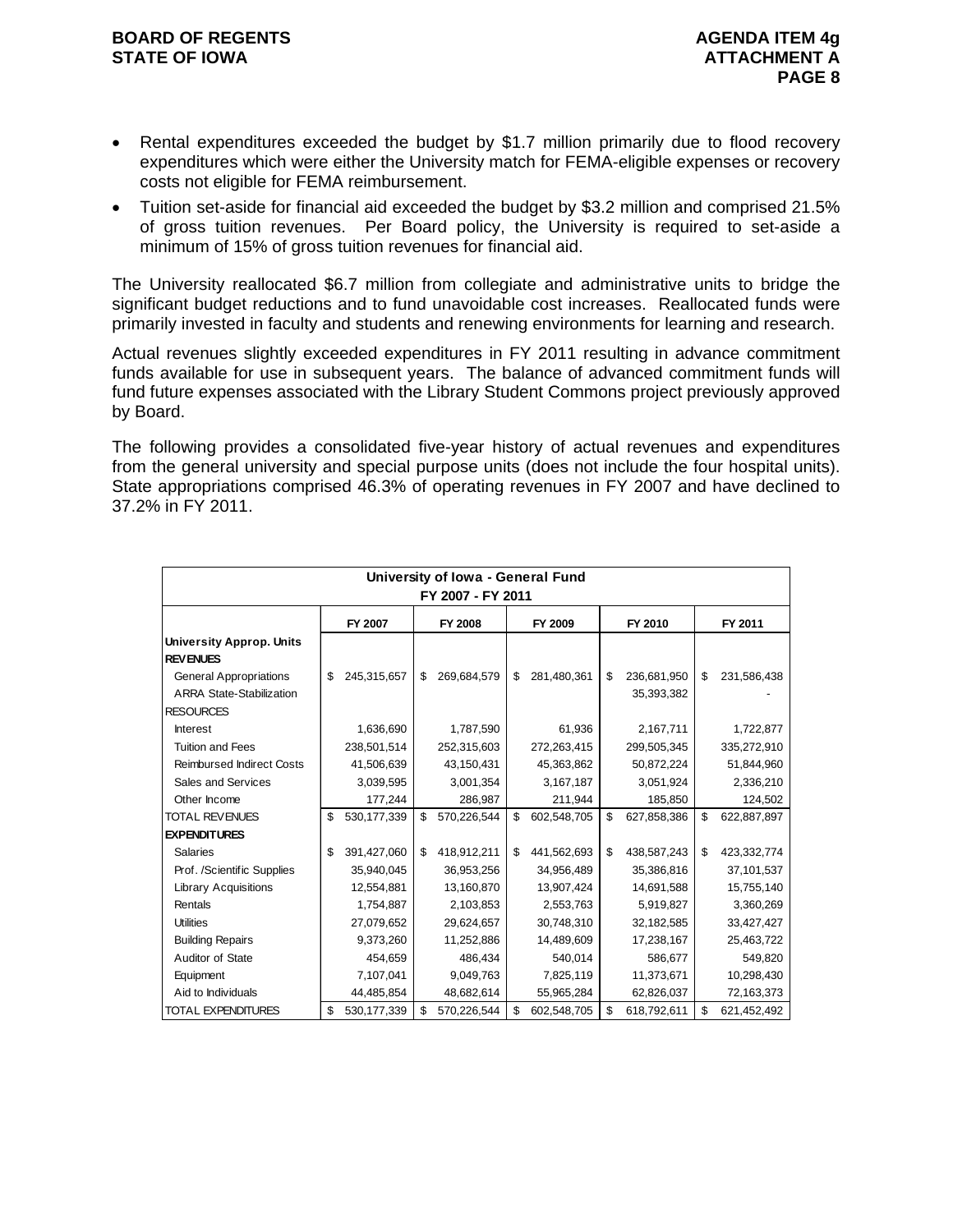## **BOARD OF REGENTS AGENUS AGENDA ITEM 4g STATE OF IOWA ATTACHMENT A**

The table below contains the FY 2011 budget-to-actual consolidated comparison for UIHC, Psychiatric Hospital, Specialized Child Health Services, and the Center for Disabilities and Development.

| University of Iowa - Health Care Appropriated Units |    |                       |    |             |    |              |             |  |  |  |  |  |
|-----------------------------------------------------|----|-----------------------|----|-------------|----|--------------|-------------|--|--|--|--|--|
| FY 2011                                             |    |                       |    |             |    |              |             |  |  |  |  |  |
|                                                     |    | <b>Board Approved</b> |    |             |    | Variance     | Actual as % |  |  |  |  |  |
|                                                     |    | <b>Budget</b>         |    | Actual      |    | Over/(Under) | of Budget   |  |  |  |  |  |
| <b>REVENUES</b>                                     |    |                       |    |             |    |              |             |  |  |  |  |  |
| <b>APPROPRIATIONS</b>                               |    |                       |    |             |    |              |             |  |  |  |  |  |
| General                                             | \$ | 76,988,912            | \$ | 79,159,331  | \$ | 2,170,419    | 102.8%      |  |  |  |  |  |
| <b>RESOURCES</b>                                    |    |                       |    |             |    |              |             |  |  |  |  |  |
| <b>Federal Support</b>                              |    | 2,277,743             |    | 1,774,990   |    | (502, 753)   | 77.9%       |  |  |  |  |  |
| <b>Reimbursed Indirect Costs</b>                    |    | 5,102,500             |    | 5,453,806   |    | 351,306      | 106.9%      |  |  |  |  |  |
| Sales and Services                                  |    | 821,456,885           |    | 813,404,161 |    | (8,052,724)  | 99.0%       |  |  |  |  |  |
| Other Income                                        |    | 2,410,835             |    | 2,019,494   |    | (391, 341)   | 83.8%       |  |  |  |  |  |
| <b>TOTAL REVENUES</b>                               | \$ | 908,236,875           | \$ | 901,811,782 | \$ | (6,425,093)  | 99.3%       |  |  |  |  |  |
| <b>EXPENDITURES</b>                                 |    |                       |    |             |    |              |             |  |  |  |  |  |
| <b>Salaries</b>                                     | \$ | 582,032,742           | \$ | 572,396,446 | \$ | (9,636,296)  | 98.3%       |  |  |  |  |  |
| Prof. /Scientific Supplies                          |    | 292,897,933           |    | 297,593,749 |    | 4,695,816    | 101.6%      |  |  |  |  |  |
| Rentals                                             |    | 6,183,900             |    | 6,352,795   |    | 168,895      | 102.7%      |  |  |  |  |  |
| <b>Utilities</b>                                    |    | 27,122,300            |    | 25,805,003  |    | (1,317,297)  | 95.1%       |  |  |  |  |  |
| Equipment                                           |    |                       |    | 24,480      |    | 24,480       |             |  |  |  |  |  |
| TOTAL EXPENDITURES                                  | \$ | 908,236,875           | \$ | 902,172,473 | \$ | (6,064,402)  | 99.3%       |  |  |  |  |  |

The Board approved revised operating budgets for the Health Care Units earlier this summer. The amended budget increased budgeted sales and service revenue by \$39.5 million resulting from significant growth in patient volume. The budget-to-actual comparisons are based on the revised budget.

Revenue Variances

- In addition to the \$27.3 million of appropriated funds authorized in FY 2011 to support the IowaCare program, the legislature approved supplemental funding for additional support services provided in FY 2011 for IowaCare patients. A timing difference in the provision of patient services compared to the corresponding cash receipts resulted in a budget variance in the supplemental IowaCare appropriation.
- UIHC experienced volume increases over the original budget for patient admissions, acute patient days, surgical procedures, and emergency treatment center visits which were reflected in the \$39.5 million increase in the amended budget. The actual increase of \$31.4 million results in an \$8.1 million variance when compared to the revised budget.

## Expense Variances

- Additional labor costs were necessary to provide safe and high quality services to the higher patient volume. While some increases in hiring of professional staff did occur, other increased labor efforts were supported through the use of overtime and temporary hourly staff efforts. Of the \$18.8 million of the amended budget increase estimated for labor costs, approximately \$9.2 million of that amount was needed.
- Increased patient volumes reflected in higher patient admissions and surgical volumes resulted in greater use of patient care related medical supplies and purchased services. These cost increases were supported through the associated increase in revenues. While the amended budget reflected an increase of \$19.7 million, the actual need was \$24.4 million resulting in the budget variance of \$4.7 million.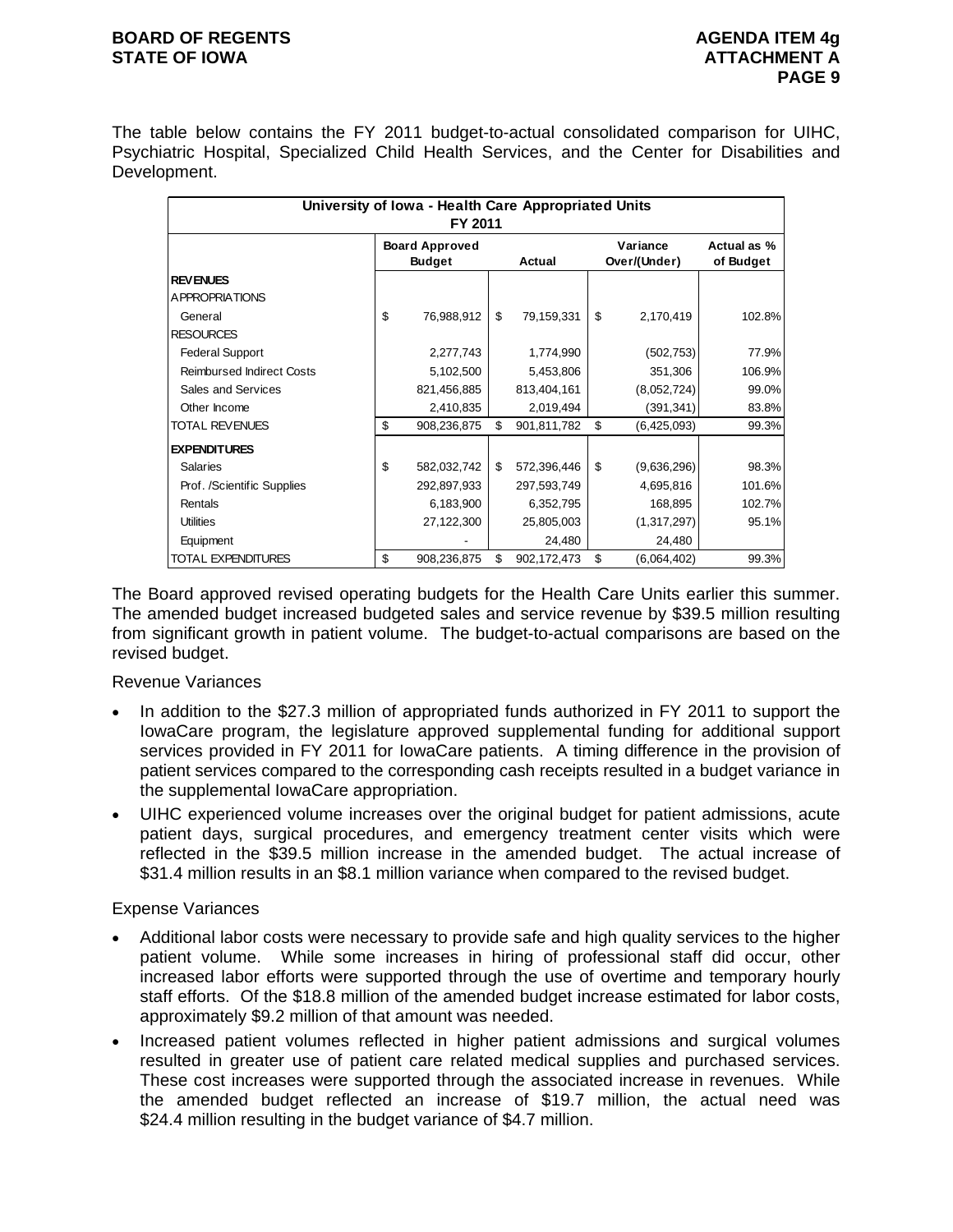# **BOARD OF REGENTS AGENUAL STATE OF IOWA**<br> **BOARD OF IOWA**<br> **ATTACHMENT A**

The following provides a consolidated five-year history of actual revenues and expenditures from the four hospital units.

|                               | University of Iowa - Health Care Units |                                                     |    |             |    |             |    |             |    |             |  |  |
|-------------------------------|----------------------------------------|-----------------------------------------------------|----|-------------|----|-------------|----|-------------|----|-------------|--|--|
| FY 2007 - FY 2011             |                                        |                                                     |    |             |    |             |    |             |    |             |  |  |
|                               |                                        | FY 2011<br>FY 2007<br>FY 2008<br>FY 2009<br>FY 2010 |    |             |    |             |    |             |    |             |  |  |
| <b>REVENUES</b>               |                                        |                                                     |    |             |    |             |    |             |    |             |  |  |
| <b>General Appropriations</b> | \$                                     | 53,322,208                                          | \$ | 55,417,370  | \$ | 66,763,498  | \$ | 59,852,785  | \$ | 79,159,331  |  |  |
| <b>Federal Support</b>        |                                        | 3,625,184                                           |    | 869,003     |    | 905,363     |    | 712,900     |    | 1,774,990   |  |  |
| Reimbursed Indirect Costs     |                                        | 3,734,113                                           |    | 3,937,027   |    | 4,976,423   |    | 5,301,879   |    | 5,453,806   |  |  |
| Sales and Services            |                                        | 660,263,975                                         |    | 728,365,734 |    | 793,364,878 |    | 763,845,872 |    | 813,404,161 |  |  |
| Other Income                  |                                        | 951,834                                             |    | 1,644,724   |    | 1,198,442   |    | 764,759     |    | 2,019,494   |  |  |
| <b>TOTAL REVENUES</b>         | \$                                     | 721,897,314                                         | S  | 790,233,858 | \$ | 867,208,604 | \$ | 830,478,195 | \$ | 901,811,782 |  |  |
| <b>EXPENDITURES</b>           |                                        |                                                     |    |             |    |             |    |             |    |             |  |  |
| <b>Salaries</b>               | \$                                     | 448,524,004                                         | \$ | 505,642,104 | \$ | 567,287,610 | \$ | 546,527,163 | \$ | 572,396,446 |  |  |
| Prof. /Scientific Supplies    |                                        | 226,885,463                                         |    | 257,818,806 |    | 268,533,335 |    | 253,798,794 |    | 297,593,749 |  |  |
| Rentals                       |                                        | 4,522,141                                           |    | 5,414,105   |    | 6,102,577   |    | 5,493,726   |    | 6,352,795   |  |  |
| <b>Utilities</b>              |                                        | 19,052,273                                          |    | 22,006,349  |    | 24,202,456  |    | 24,767,378  |    | 25,805,003  |  |  |
| <b>Building Repairs</b>       |                                        | 21,347,400                                          |    | 17,730      |    |             |    |             |    |             |  |  |
| Equipment                     |                                        | 37,446                                              |    | 8,190       |    |             |    | 8,124       |    | 24,480      |  |  |
| <b>ITOTAL EXPENDITURES</b>    | \$                                     | 720,368,727                                         | \$ | 790,907,284 | \$ | 866,125,978 | \$ | 830,595,185 | \$ | 902,172,473 |  |  |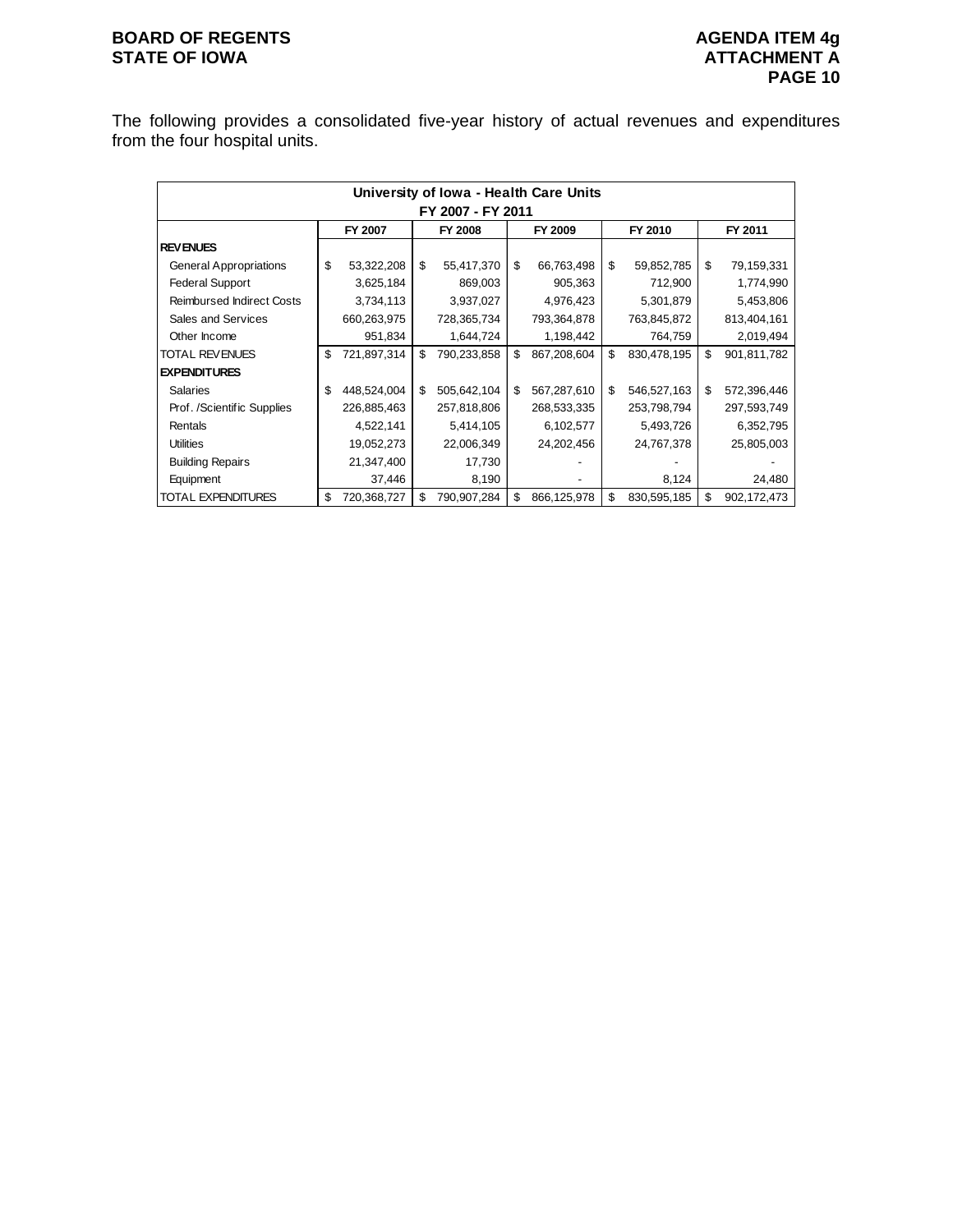## **BOARD OF REGENTS AGENDA ITEM 4g STATE OF IOWA ATTACHMENT A**

#### **UNIVERSITY OF IOWA ATHLETICS**

|                                                               | *FY 2011 Budget               | FY 2011 Actuals               | Variance                 |
|---------------------------------------------------------------|-------------------------------|-------------------------------|--------------------------|
| <b>INCOME:</b>                                                |                               |                               |                          |
| <b>Men's Sports</b>                                           |                               |                               |                          |
| Football                                                      | \$19,897,100                  | \$<br>20,778,177              | \$<br>881,077            |
| <b>Basketball</b>                                             | 2,301,500                     | 2,265,359                     | (36, 141)                |
| Wrestling                                                     | 426,000                       | 418,455                       | (7, 545)                 |
| All Other                                                     | 30,000                        | 25,394                        | (4,606)                  |
| <b>Total Men's Sports</b>                                     | \$<br>22,654,600              | \$<br>23,487,385              | \$<br>832,785            |
| <b>Women's Sports</b>                                         |                               |                               |                          |
| <b>Basketball</b>                                             | \$<br>178,500                 | \$<br>189,653                 | \$<br>11,153             |
| Volleyball                                                    | 10,000                        | 13,275                        | 3,275                    |
| All Other                                                     | 13,000                        | 6,397                         | (6,603)                  |
| <b>Total Women's Sports</b>                                   | \$<br>201,500                 | \$<br>209,325                 | \$<br>7,825              |
| <b>Other Income</b>                                           |                               |                               |                          |
| <b>Facility Debt Service/Student Fees</b>                     | \$<br>500,000                 | \$<br>564,680                 | \$<br>64,680             |
| Learfield Multi Media Contract Income                         | 5,290,000                     | 5,096,639                     | (193, 361)               |
| <b>Athletic Conference</b>                                    | 22,196,000                    | 21,967,980                    | (228, 020)               |
| <b>Interest</b>                                               | 1,000,000                     | 394,642                       | (605, 358)               |
| <b>Foundation Support</b>                                     | 9,227,349                     | 8,651,568                     | (575, 781)               |
| <b>Foundation Premium Seat Revenue</b>                        | 5,180,598                     | 5,217,239                     | 36,641                   |
| Novelties--Bookstore                                          | 1,768,680                     | 3,475,076                     | 1,706,396                |
| General Income                                                | 2,125,000                     | 2,515,453                     | 390,453                  |
| <b>Total Other Income</b>                                     | \$<br>47,287,627              | \$<br>47,883,277              | \$<br>595,650            |
| <b>TOTAL INCOME</b>                                           | \$<br>70,143,727              | \$<br>71,579,987              | \$<br>1,436,260          |
|                                                               |                               |                               |                          |
| <b>EXPENSES:</b>                                              |                               |                               |                          |
| <b>Men's Sports</b>                                           |                               |                               |                          |
| Football                                                      | \$15,994,919                  | \$<br>15,924,953              | \$<br>(69, 966)          |
| <b>Basketball</b>                                             | 4,553,316                     | 4,893,580                     | 340,264                  |
| Wrestling                                                     | 1,117,222                     | 1,063,867                     | (53, 355)                |
| <b>Other Sports</b>                                           | 3,701,426                     | 3,894,173                     | 192,747                  |
| <b>Total Men's Sports</b>                                     | \$25,366,883                  | \$<br>25,776,573              | \$<br>409,690            |
| <b>Women's Sports</b>                                         |                               |                               |                          |
| <b>Basketball</b>                                             | \$2,879,344                   | \$<br>2,924,255               | \$<br>44,911             |
| Volleyball                                                    | 1,018,445                     | 1,045,185                     | 26,740                   |
| <b>Other Sports</b><br><b>Total Women's Sports</b>            | \$<br>7,155,732<br>11,053,521 | \$<br>7,517,652<br>11,487,092 | \$<br>361,920<br>433,571 |
|                                                               |                               |                               |                          |
| <b>Other Expenses</b>                                         |                               |                               |                          |
| <b>Training Services</b>                                      | \$1,594,692                   | \$<br>1,449,463               | \$<br>(145, 229)         |
| Sports Information                                            | 638,598                       | 703,814                       | 65,216                   |
| Admin. & General Expenses                                     | 9,689,939                     | 10,272,952                    | 583,013                  |
| <b>Facility Debt Service</b>                                  | 11,100,546                    | 11,094,659                    | (5,887)                  |
| Transfer for New Facility Costs & Reserves                    | 1,000,000                     | 1,000,000                     |                          |
| Academic & Counseling                                         | 1,576,130                     | 1,485,796                     | (90, 334)                |
| <b>Buildings &amp; Grounds</b><br><b>Total Other Expenses</b> | \$<br>8,123,418               | 8,309,638                     | 186,220                  |
|                                                               | 33,723,323                    | \$<br>34,316,322              | \$<br>592,999            |
| <b>TOTAL EXPENSE</b>                                          | \$<br>70,143,727              | \$<br>71,579,987              | \$1,436,260              |

\*To be consistent w ith the other universities, an accounting change beginning in FY11 offsets the tuition financial aid set-aside portion of scholarship costs against the expenses for each sport rather than as a revenue.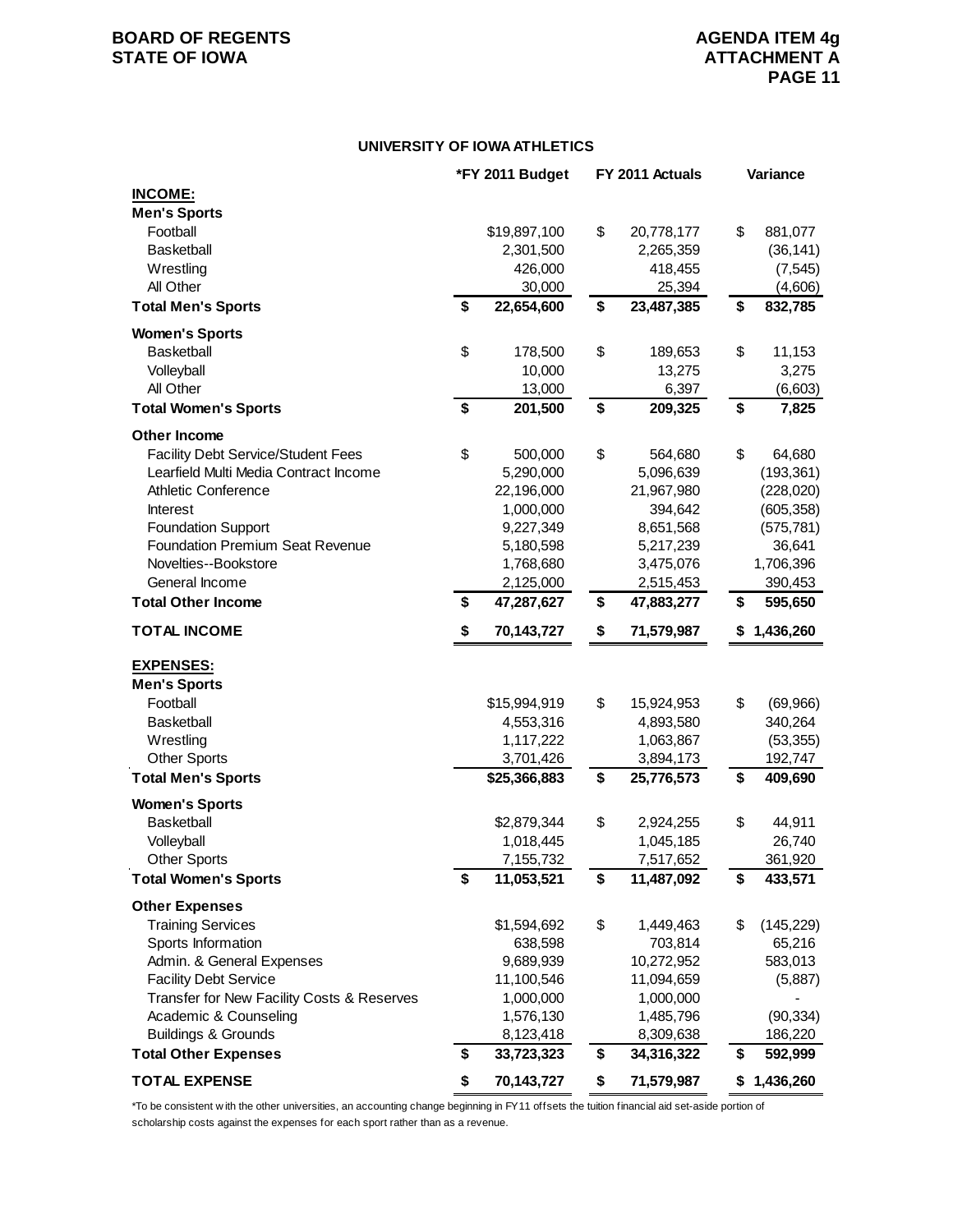The following describes the budget-to-actual revenue and expense variances for SUI Athletics as shown on the previous page.

Revenue Variances

- Football revenue was above budget due to additional revenue from ticket sales, parking, and handling fees.
- Performance from other revenue streams enabled foundation support to be less than budgeted.
- Licensing revenue was greater than projected due to increased novelty and apparel sales.
- Concessions and seat back sales (reported in general income) were better than anticipated.

Expense Variances

- Men's basketball expenses exceeded the budget resulting from the coaching staff transition and higher travel costs.
- Higher than projected medical costs resulted in Other Women's Sports expenses exceeding the budget.
- Administration expenses were above budget because of higher postseason travel and promotion costs.

The following provides a 5-year history of actual revenues and expenditures for SUI Athletics. Athletics is fully self-supporting and has not received general university support since FY 2007.

| University of Iowa Athletics<br>FY 2007-FY 2011 |                                                            |    |            |    |            |    |            |    |            |  |  |  |
|-------------------------------------------------|------------------------------------------------------------|----|------------|----|------------|----|------------|----|------------|--|--|--|
|                                                 | <b>FY 2008</b><br>FY 2009<br>FY 2010<br>FY 2011<br>FY 2007 |    |            |    |            |    |            |    |            |  |  |  |
| Revenues                                        |                                                            |    |            |    |            |    |            |    |            |  |  |  |
| Sports Income                                   | \$22,133,117                                               | \$ | 20,787,018 | \$ | 22,291,981 | \$ | 22,362,821 | \$ | 23,696,710 |  |  |  |
| Alumni / Foundation /                           |                                                            |    |            |    |            |    |            |    |            |  |  |  |
| Corp Support / Sponsorship                      | 11,560,784                                                 |    | 11,955,735 |    | 13,322,998 |    | 13,135,009 |    | 13,868,807 |  |  |  |
| Athletic Conference /                           |                                                            |    |            |    |            |    |            |    |            |  |  |  |
| <b>NCAA Support</b>                             | 14,037,605                                                 |    | 18,781,140 |    | 19,145,182 |    | 20,019,049 |    | 21,967,980 |  |  |  |
| Gen Univ Supp                                   | 773,359                                                    |    |            |    |            |    |            |    |            |  |  |  |
| <b>Student Fees</b>                             | 1,494,706                                                  |    | 1,487,795  |    | 525,941    |    | 525,707    |    | 564,680    |  |  |  |
| Other Income                                    | 10,021,578                                                 |    | 10,159,640 |    | 10,051,456 |    | 10,739,480 |    | 11,481,810 |  |  |  |
| Total Income                                    | \$60,021,149                                               | \$ | 63,171,328 | \$ | 65,337,558 | \$ | 66,782,066 | \$ | 71,579,987 |  |  |  |
| Expenses                                        |                                                            |    |            |    |            |    |            |    |            |  |  |  |
| Men's Sports                                    | \$22,161,498                                               | \$ | 21,897,146 | \$ | 23,757,103 | \$ | 25,164,180 | \$ | 25,776,573 |  |  |  |
| Women's Sports                                  | 9,353,857                                                  |    | 10,224,129 |    | 10,680,382 |    | 10,624,206 |    | 11,487,092 |  |  |  |
| Other Expenses                                  | 28,505,794                                                 |    | 30,682,753 |    | 30,900,073 |    | 30,993,680 |    | 34,316,322 |  |  |  |
| Total Expenses                                  | \$60,021,149                                               | \$ | 62,804,028 | \$ | 65,337,558 | \$ | 66,782,066 | \$ | 71,579,987 |  |  |  |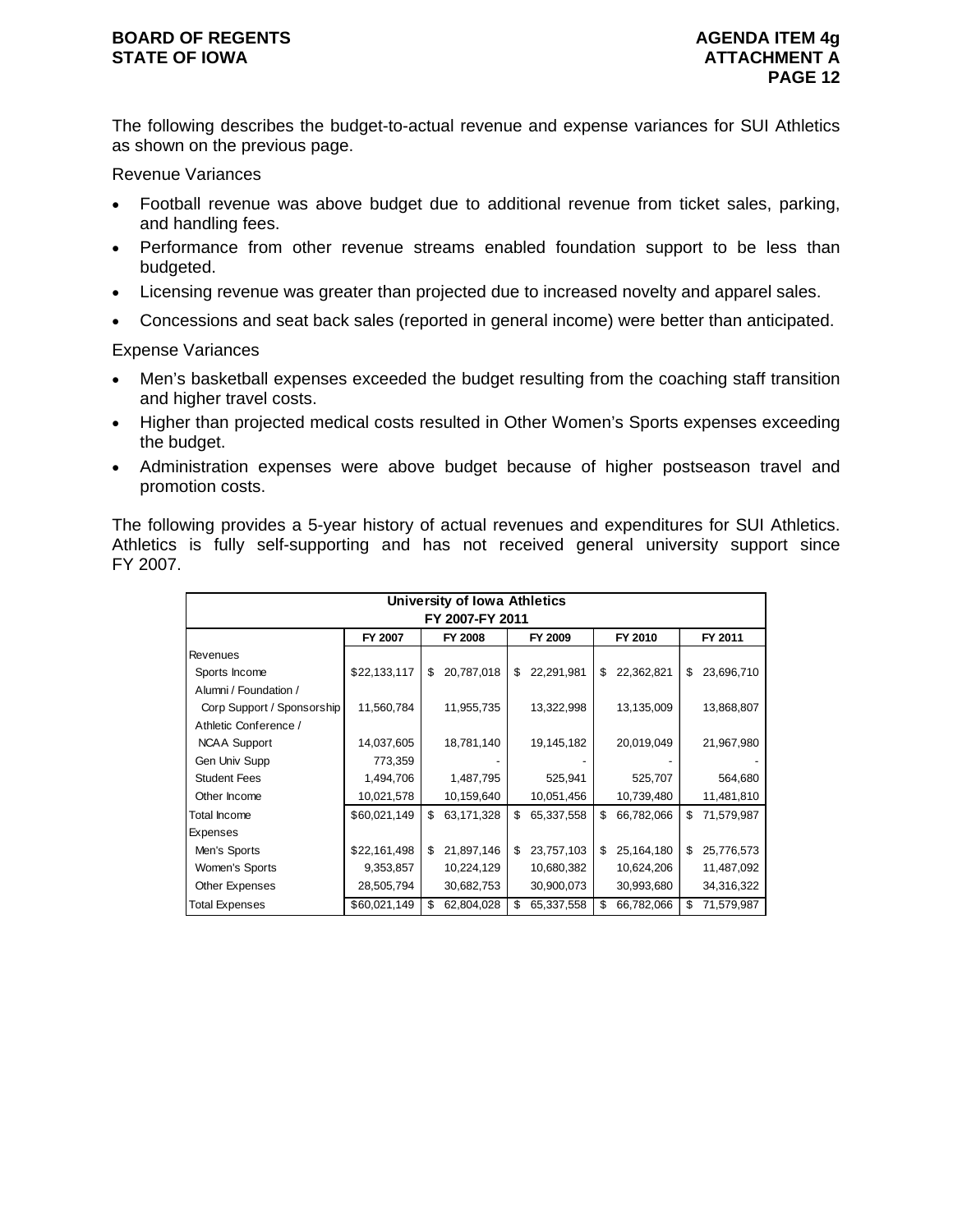## **BOARD OF REGENTS AGENUS AGENDA ITEM 4g STATE OF IOWA ATTACHMENT A**



| University of Iowa Residence System - FY 2011 |               |              |                          |         |  |  |  |  |  |  |
|-----------------------------------------------|---------------|--------------|--------------------------|---------|--|--|--|--|--|--|
|                                               | <b>Budget</b> | Actual       | Variance<br>Over/(Under) | Percent |  |  |  |  |  |  |
| <b>Revenues</b>                               | \$51,401,360  | \$53,622,260 | \$2,220,900              | 104.3%  |  |  |  |  |  |  |
| Expenditures                                  | 36,909,363    | 37.808.037   | \$898.674                | 102.4%  |  |  |  |  |  |  |
| Debt Service                                  | 4,796,903     | 4,788,061    | (8,842.00)               | 99.8%   |  |  |  |  |  |  |
| <b>Mandatory Transfers</b>                    | 600.000       | 600.000      |                          | 100.0%  |  |  |  |  |  |  |
| Net Revenues                                  | 9,095,094     | 10,426,162   | \$1.331.068              | 114.6%  |  |  |  |  |  |  |
| Net Revenues as % of Gross Revenue            | 17.7%         | 19.4%        |                          |         |  |  |  |  |  |  |

Revenues from the SUI Residence System were 104.3% of budget. Contract residence hall room and board revenues exceeded the budget due to increased demand resulting from the record first-year enrollment for Fall 2010. Other income was also over budget due to the receipt of business interruption insurance proceeds from the 2008 flood.

Total expenditures were approximately \$0.9 million (2.4%) over budget. Savings in salary expenses due to numerous vacancies were offset by additional cost of goods sold needed to feed the larger occupancy and leasing of off-campus properties used to house the additional residents.

| University of Iowa - Residence System<br>FY 2007 - FY 2011        |                 |                 |                |                 |              |  |  |  |  |  |
|-------------------------------------------------------------------|-----------------|-----------------|----------------|-----------------|--------------|--|--|--|--|--|
|                                                                   | FY 2007         | FY 2008         | FY 2009        | FY 2010         | FY 2011      |  |  |  |  |  |
| Revenues                                                          | \$43,963,474    | \$45,109,482    | \$46,437,517   | \$49,470,939    | \$53,622,260 |  |  |  |  |  |
| <b>Expenditures for Operations</b>                                | 30,406,591      | 30,870,381      | 34,194,597     | 34,899,205      | 37,808,037   |  |  |  |  |  |
| Debt Service and Mandatory Transfers                              | 6,598,195       | 5,568,395       | 5,577,426      | 5,603,144       | 5,388,061    |  |  |  |  |  |
| Net Revenues after Debt Service and<br><b>Mandatory Transfers</b> | \$<br>6,958,688 | 8.670.706<br>\$ | 6,665,494<br>S | 8,968,590<br>\$ | \$10.426.162 |  |  |  |  |  |
| Net Revenues as % of Gross Revenue                                | 15.8%           | 19.2%           | 14.4%          | 18.1%           | 19.4%        |  |  |  |  |  |

The residence system annual report is available in the Board Office and provides information on various aspects of the University of Iowa residence system for FY 2011. The report includes enrollment data, residence hall and apartment utilization, and financial information. The annual report also contains Fall 2011 enrollment and occupancy information. The table below reflects a larger Fall 2011 lower division student enrollment and total student occupancy compared to Fall 2010. The University has leased two off-campus properties to address the demand increase in student housing.

| University of Iowa Residence System |                  |           |        |          |  |  |  |  |
|-------------------------------------|------------------|-----------|--------|----------|--|--|--|--|
|                                     | <b>Fall 2010</b> | Fall 2011 | Change | % Change |  |  |  |  |
| <b>Total University Enrollment</b>  | 30,825           | 30,893    | 68     | 0.2%     |  |  |  |  |
| Low er Division                     | 10.015           | 10.271    | 256    | 2.6%     |  |  |  |  |
| Low er Div as % of Total            | 32.5%            | 33.2%     |        |          |  |  |  |  |
| <b>Total Occupancy</b>              | 6.411            | 6,501     | 90     | 1.4%     |  |  |  |  |
| Occupancy as a                      |                  |           |        |          |  |  |  |  |
| % of Enrollment                     | 20.8%            | 21.0%     |        |          |  |  |  |  |

In June 2010, the Board authorized permission to proceed with planning for the construction of a new residence hall to be located on the West Campus and is projected to house approximately 450 students. Pending Regents approval of the project design and budget, the University currently projects the residence hall to be completed for Fall 2015 occupancy.

The principal outstanding of revenue bond obligations for the SUI residence system as of June 30, 2011, was \$42.3 million (excludes July 1 principal payment). Mandatory and voluntary reserve balances totaled \$19.0 million at year end.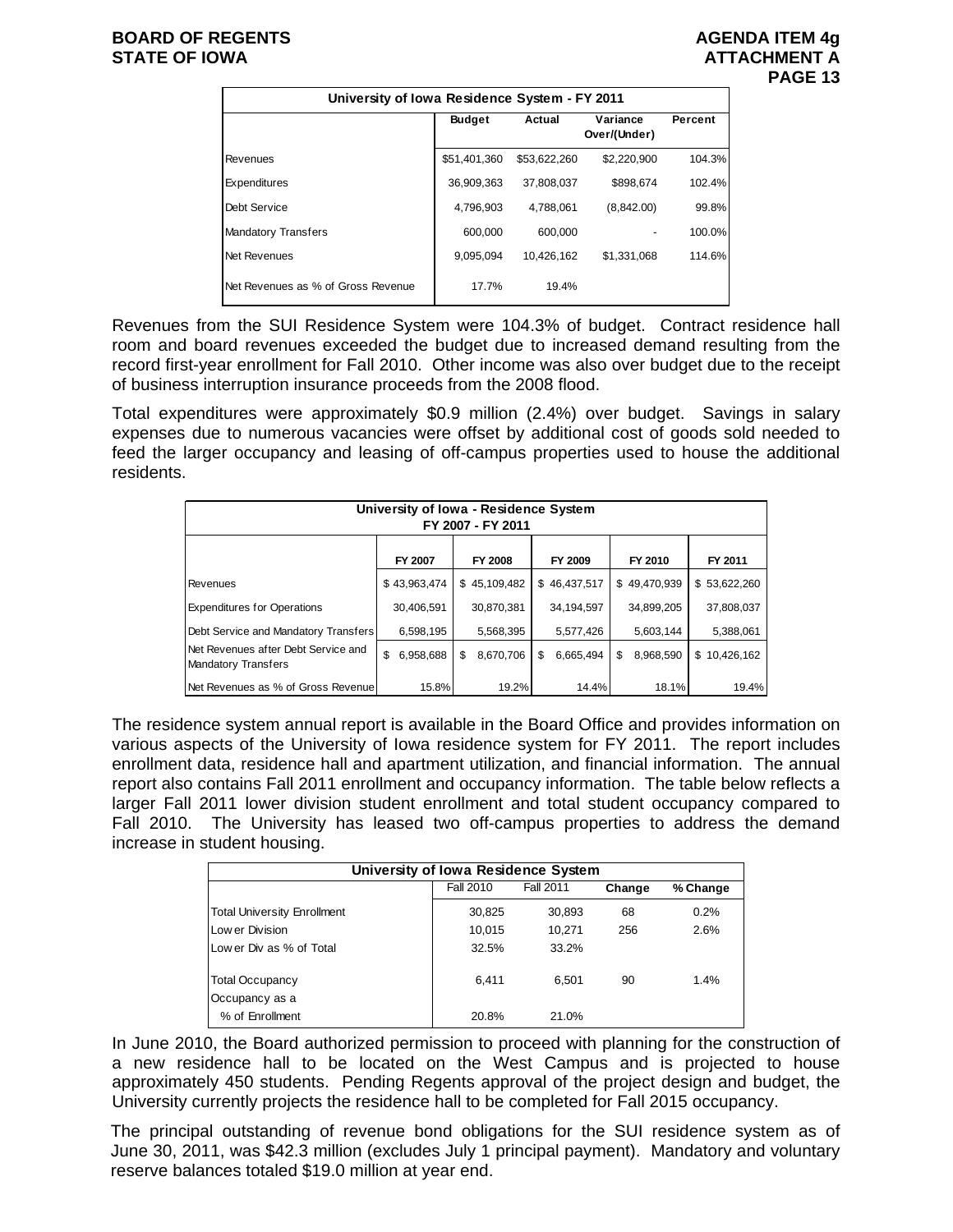#### **BOARD OF REGENTS AGENUS AGENDA ITEM 4g STATE OF IOWA** AND **ATTACHMENT B**

## **Iowa State University**

The budget-to-actual comparison below contains revenue and expenditure data for the general university and all special purpose appropriated units.

| Iowa State University - General Operating Fund<br>FY 2011 |    |                                                  |    |               |                          |                                 |        |  |  |
|-----------------------------------------------------------|----|--------------------------------------------------|----|---------------|--------------------------|---------------------------------|--------|--|--|
|                                                           |    | <b>Board Approved</b><br><b>Budget</b><br>Actual |    |               | Variance<br>Over/(Under) | Actual as % of<br><b>Budget</b> |        |  |  |
| <b>REVENUES</b>                                           |    |                                                  |    |               |                          |                                 |        |  |  |
| A PPROPRIATIONS                                           |    |                                                  |    |               |                          |                                 |        |  |  |
| General                                                   | \$ | 224,931,269                                      |    | \$224,931,269 | \$                       |                                 | 100.0% |  |  |
| Supplemental-Nonrecurring                                 |    | 3,202,079                                        |    | 3,202,079     |                          |                                 | 100.0% |  |  |
| <b>RESOURCES</b>                                          |    |                                                  |    |               |                          |                                 |        |  |  |
| <b>Federal Support</b>                                    |    | 13,709,264                                       |    | 13,709,264    |                          |                                 | 100.0% |  |  |
| <b>Interest</b>                                           |    | 170,000                                          |    | 169,105       |                          | (895)                           | 99.5%  |  |  |
| <b>Tuition and Fees</b>                                   |    | 263,900,000                                      |    | 263,927,004   |                          | 27,004                          | 100.0% |  |  |
| <b>Reimbursed Indirect Costs</b>                          |    | 20,200,000                                       |    | 20,536,852    |                          | 336,852                         | 101.7% |  |  |
| Sales and Services                                        |    |                                                  |    |               |                          |                                 |        |  |  |
| Other Income                                              |    | 13,311,881                                       |    | 1,393,247     |                          | (11, 918, 634)                  | 10.5%  |  |  |
| <b>TOTAL REVENUES</b>                                     | \$ | 539,424,493                                      |    | \$527,868,820 | \$                       | (11, 555, 673)                  | 97.9%  |  |  |
|                                                           |    |                                                  |    |               |                          |                                 |        |  |  |
| <b>EXPENDITURES</b>                                       |    |                                                  |    |               |                          |                                 |        |  |  |
| <b>Salaries</b>                                           | \$ | 356,112,954                                      |    | \$357,445,034 | \$                       | 1,332,080                       | 100.4% |  |  |
| Prof. /Scientific Supplies                                |    | 44,093,661                                       |    | 37,645,935    |                          | (6, 447, 726)                   | 85.4%  |  |  |
| <b>Library Acquisitions</b>                               |    | 11,800,000                                       |    | 12,269,146    |                          | 469,146                         | 104.0% |  |  |
| Rentals                                                   |    | 1,474,000                                        |    | 1,556,130     |                          | 82,130                          | 105.6% |  |  |
| <b>Utilities</b>                                          |    | 24,981,000                                       |    | 25,802,929    |                          | 821,929                         | 103.3% |  |  |
| <b>Building Repairs</b>                                   |    | 33,900,000                                       |    | 34,866,046    |                          | 966,046                         | 102.8% |  |  |
| Auditor of State                                          |    | 500,000                                          |    | 423,804       |                          | (76, 196)                       | 84.8%  |  |  |
| Equipment                                                 |    | 3,865,378                                        |    | 4,164,335     |                          | 298,957                         | 107.7% |  |  |
| Aid to Individuals                                        |    | 62,697,500                                       |    | 63,823,890    |                          | 1,126,390                       | 101.8% |  |  |
| <b>TOTAL EXPENDITURES</b>                                 | \$ | 539,424,493                                      | \$ | 537,997,249   | \$                       | (1,427,244)                     | 99.7%  |  |  |

The Board approved revised FY 2011 operating budgets for ISU earlier this summer. The amended budget projected additional tuition revenue, indirect cost reimbursements, interest income, and federal support (Ag Experiment Station) by a combined \$15 million.

In order to submit a balanced budget, the budget revision also included \$11.9 million in advanced commitment funds budgeted as "other income". With the actual revenues reported in the year received, an expected budget-to-actual variance occurs in "other income". The budgetto-actual comparisons are based on the revised budget.

All other revenue streams were comparable to projections reflected in the budget.

Actual expenses exceeded revenues in FY 2011 resulting from the expenditure of advance commitment revenues earned and reported in prior years. These funds were used during FY 2011 to fund building repairs related to the flood of 2010 and other non-flood building renewal projects.

#### Expense Variances

- The salary and benefit cost allocation completed at the end of the fiscal year resulted in a slight budget-to-actual variance of 0.4%.
- Year-end professional/scientific supply and service orders were overestimated for June resulting in the actuals being less than budget.
- Tuition set-aside for financial aid exceeded the budget by \$1.1 million and comprised 24.1% of gross tuition revenues. Per Board policy, the University is required to set-aside a minimum of 15% of gross tuition revenues for financial aid.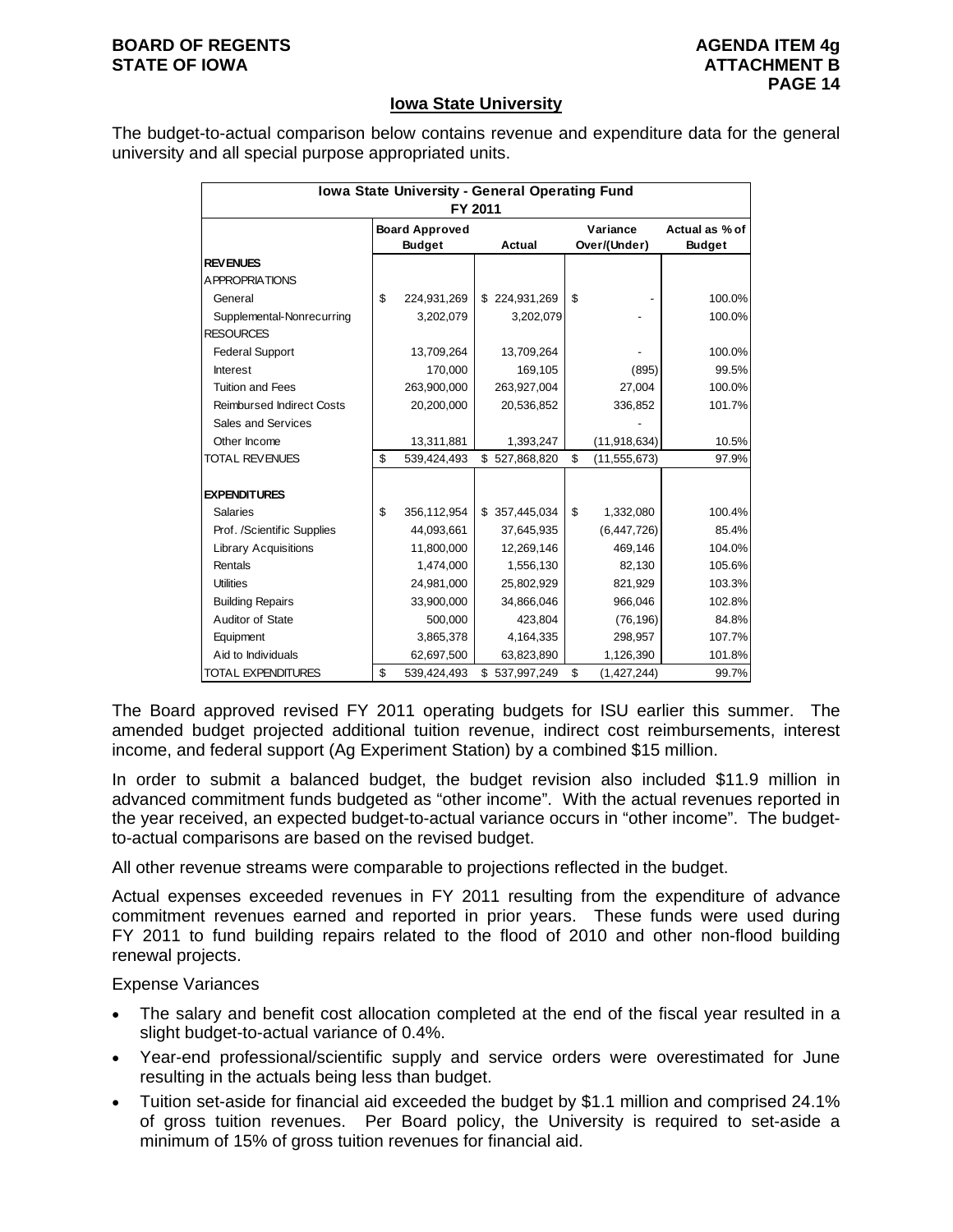## **BOARD OF REGENTS BOARD OF REGENTS** STATE OF IOWA **ATTACHMENT B**

The following provides a consolidated five-year history of actual revenues and expenditures from the general university and all special purpose units. State appropriations comprised 53.3% of operating revenues in FY 2007 and have declined to 43.2% in FY 2011.

| Iowa State University - General Fund<br>FY 2007 - FY 2011 |               |               |               |               |               |  |  |  |
|-----------------------------------------------------------|---------------|---------------|---------------|---------------|---------------|--|--|--|
|                                                           | FY 2007       | FY 2008       | FY 2009       | FY 2010       | FY 2011       |  |  |  |
| <b>REVENUES</b>                                           |               |               |               |               |               |  |  |  |
| <b>APPROPRIATIONS</b>                                     |               |               |               |               |               |  |  |  |
| <b>General Appropriations</b>                             | \$242,163,980 | \$267,358,107 | \$276,483,151 | \$231,209,458 | \$228,133,348 |  |  |  |
| <b>ARRA-State Stabilization</b>                           |               |               |               | 31,595,952    |               |  |  |  |
| <b>RESOURCES</b>                                          |               |               |               |               |               |  |  |  |
| <b>Federal Support</b>                                    | 12,925,373    | 12,828,617    | 12,828,617    | 12,828,617    | 13,709,264    |  |  |  |
| <b>Interest</b>                                           | 1,841,285     | 2,056,558     | 1,301,018     | 67,021        | 169,105       |  |  |  |
| <b>Tuition and Fees</b>                                   | 178,480,410   | 191,094,747   | 211,130,075   | 233,832,393   | 263,927,004   |  |  |  |
| <b>Reimbursed Indirect Costs</b>                          | 17,060,230    | 18,174,171    | 16,804,534    | 18,741,253    | 20,536,852    |  |  |  |
| Sales and Services                                        |               |               |               |               |               |  |  |  |
| Other Income                                              | 1,648,738     | 1,656,972     | 2,239,390     | 2,405,535     | 1,393,247     |  |  |  |
| <b>TOTAL REVENUES</b>                                     | \$454,120,016 | \$493,169,172 | \$520,786,785 | \$530,680,229 | \$527,868,820 |  |  |  |
| <b>EXPENDITURES</b>                                       |               |               |               |               |               |  |  |  |
| <b>Salaries</b>                                           | \$331,956,332 | \$346,245,077 | \$369,387,807 | \$360,260,250 | \$357,445,034 |  |  |  |
| Prof. /Scientific Supplies                                | 31,822,892    | 34,426,124    | 40,857,434    | 37,924,392    | 37,645,935    |  |  |  |
| <b>Library Acquisitions</b>                               | 9,517,527     | 9,397,518     | 12,493,675    | 8,901,193     | 12,269,146    |  |  |  |
| Rentals                                                   | 1,116,240     | 1,353,289     | 1,649,521     | 1,524,447     | 1,556,130     |  |  |  |
| <b>Utilities</b>                                          | 23,090,653    | 24,824,022    | 23,496,951    | 24,913,351    | 25,802,929    |  |  |  |
| <b>Building Repairs</b>                                   | 4,071,010     | 13,710,926    | 14,347,995    | 13,502,270    | 34,866,046    |  |  |  |
| Auditor of State                                          | 390,847       | 426,040       | 469,224       | 442,769       | 423,804       |  |  |  |
| Equipment                                                 | 2,056,206     | 5,141,081     | 3,512,242     | 7,779,668     | 4,164,335     |  |  |  |
| Aid to Individuals                                        | 41,765,050    | 47,099,253    | 53,769,249    | 57,073,187    | 63,823,890    |  |  |  |
| TOTAL EXPENDITURES                                        | \$445,786,757 | \$482,623,330 | \$519,984,098 | \$512,321,527 | \$537,997,249 |  |  |  |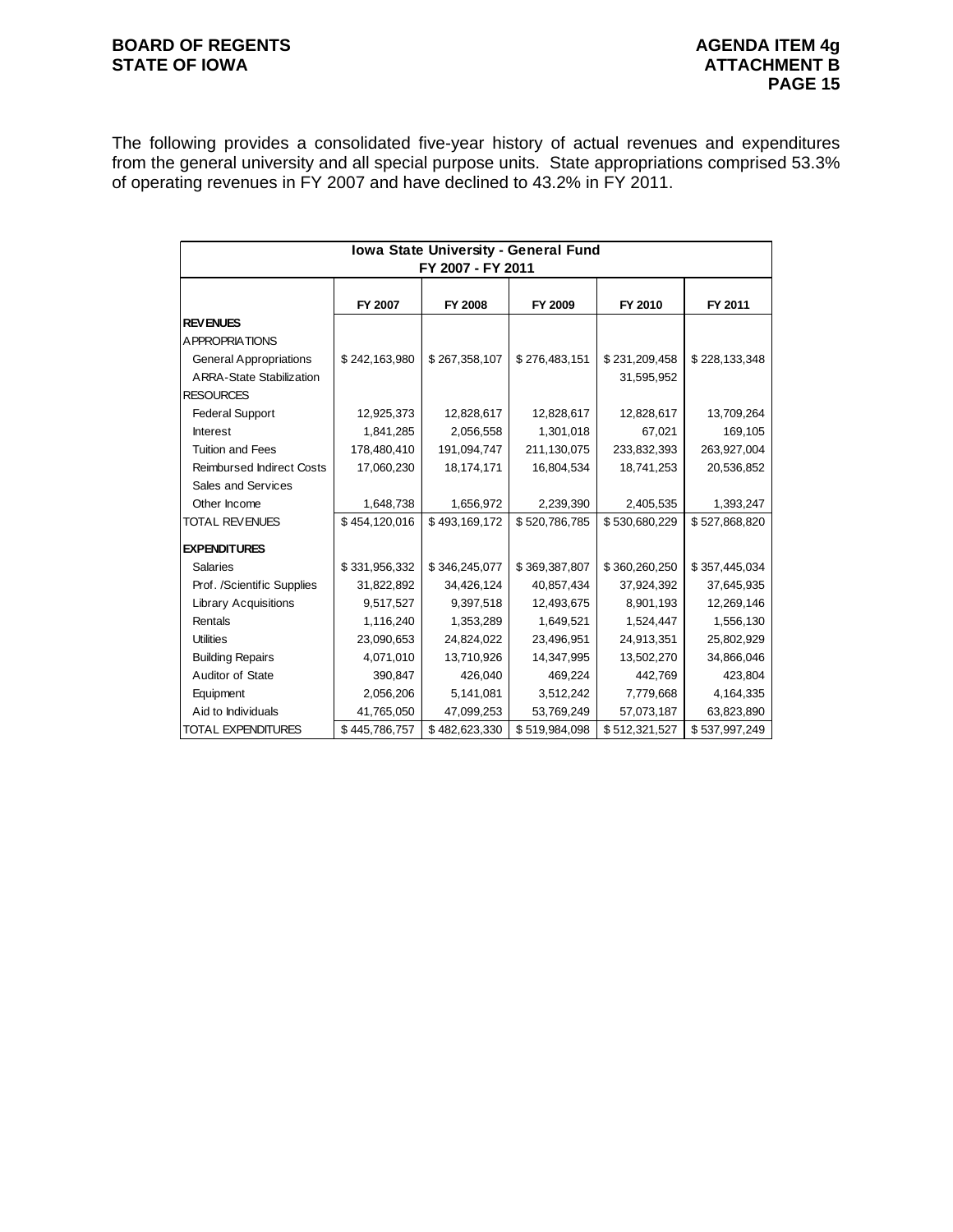# **BOARD OF REGENTS AGENUAL STATE OF IOWA**<br> **BOARD OF IOWA**<br> **BOARD OF IOWA**<br> **ATTACHMENT B**

### **IOWA STATE UNIVERSITY ATHLETICS**

| <b>INCOME</b><br>Sports:       | FY 2011 Budget   | FY 2011 Actuals  | Variance      |
|--------------------------------|------------------|------------------|---------------|
| Football                       | \$<br>8,520,047  | \$<br>8,656,120  | \$<br>136,073 |
| Men's Basketball               | 2,240,000        | 2,334,307        | 94,307        |
| Women's Basketball             | 550,000          | 536,006          | (13,994)      |
| Wrestling                      | 110,000          | 89,956           | (20, 044)     |
| <b>Other Sports</b>            | 197,000          | 203,779          | 6,779         |
| <b>Subtotal</b>                | \$<br>11,617,047 | \$<br>11,820,168 | \$<br>203,121 |
| Other Income                   |                  |                  |               |
| Big Twelve Conference/NCAA     | \$<br>9,826,635  | \$<br>13,144,075 | \$3,317,440   |
| Post-Season Revenue            | 1,400,000        | 265,703          | (1, 134, 297) |
| Fundraising                    | 8,144,197        | 6,163,498        | (1,980,699)   |
| Multi-Media Rights             | 3,183,000        | 3,266,605        | 83,605        |
| <b>University Support</b>      | 1,600,107        | 1,599,423        | (684)         |
| <b>Student Fees</b>            | 1,125,000        | 1,233,698        | 108,698       |
| <b>Game Guarantees</b>         | 1,566,000        | 1,506,843        | (59, 157)     |
| <b>Auxillary Revenue</b>       | 1,236,538        | 1,101,009        | (135, 529)    |
| Investment Income              | 98,996           | 121,195          | 22,199        |
| <b>ISU Licensing</b>           | 315,000          | 370,810          | 55,810        |
| <b>Facility Management Fee</b> | 450,000          | 450,000          |               |
| <b>Other Revenue</b>           | 1,093,550        | 1,401,017        | 307,467       |
| <b>Subtotal</b>                | \$<br>30,039,023 | \$<br>30,623,876 | \$<br>584,853 |
| <b>TOTAL INCOME</b>            | \$<br>41,656,070 | \$<br>42,444,044 | \$<br>787,974 |
| <b>EXPENSES</b>                |                  |                  |               |
| <b>Sports Operations</b>       |                  |                  |               |
| Football                       | \$<br>2,864,550  | \$<br>3,145,400  | \$<br>280,850 |
| Men's Basketball               | 1,436,973        | 1,517,810        | 80,837        |
| Women's Basketball             | 604,000          | 605,785          | 1,785         |
| Wrestling                      | 155,482          | 153,813          | (1,669)       |
| <b>Other Sports</b>            | 1,513,352        | 1,606,390        | 93,038        |
| <b>Subtotal</b>                | \$<br>6,574,357  | \$<br>7,029,198  | \$<br>454,841 |
| <b>NonSports Operations:</b>   |                  |                  |               |
| Facilities & Events            | \$<br>4,232,870  | \$<br>4,311,912  | \$<br>79,042  |
| Big 12 Expenses                | 1,158,250        | 1,379,914        | 221,664       |
| Training                       | 213,219          | 207,871          | (5, 348)      |
| <b>Academic Services</b>       | 164,190          | 221,117          | 56,927        |
| Administration                 | 540,195          | 628,208          | 88,013        |
| <b>Ticket Operations</b>       | 596,415          | 550,041          | (46, 374)     |
| Marketing                      | 244,063          | 260,891          | 16,828        |
| Medical                        | 545,000          | 445,878          | (99, 122)     |
| Other                          | 998,184          | 966,778          | (31, 406)     |
| <b>Subtotal</b>                | \$<br>8,692,386  | \$<br>8,972,610  | \$<br>280,224 |
| Scholarships                   | 7,042,853        | 6,698,901        | (343,952)     |
| <b>Salaries</b>                | 15,894,496       | 15,631,839       | (262, 657)    |
| Postseason                     | 1,840,000        | 542,483          | (1, 297, 517) |
| Projects                       | 525,000          | 2,059,624        | 1,534,624     |
| Debt Service                   | 1,578,707        | 1,578,706        | (1)           |
| Coaching Change                | (500,000)        | (164,063)        | 335,937       |
| <b>TOTAL EXPENSE</b>           | \$<br>41,647,799 | \$<br>42,349,298 | \$<br>701,499 |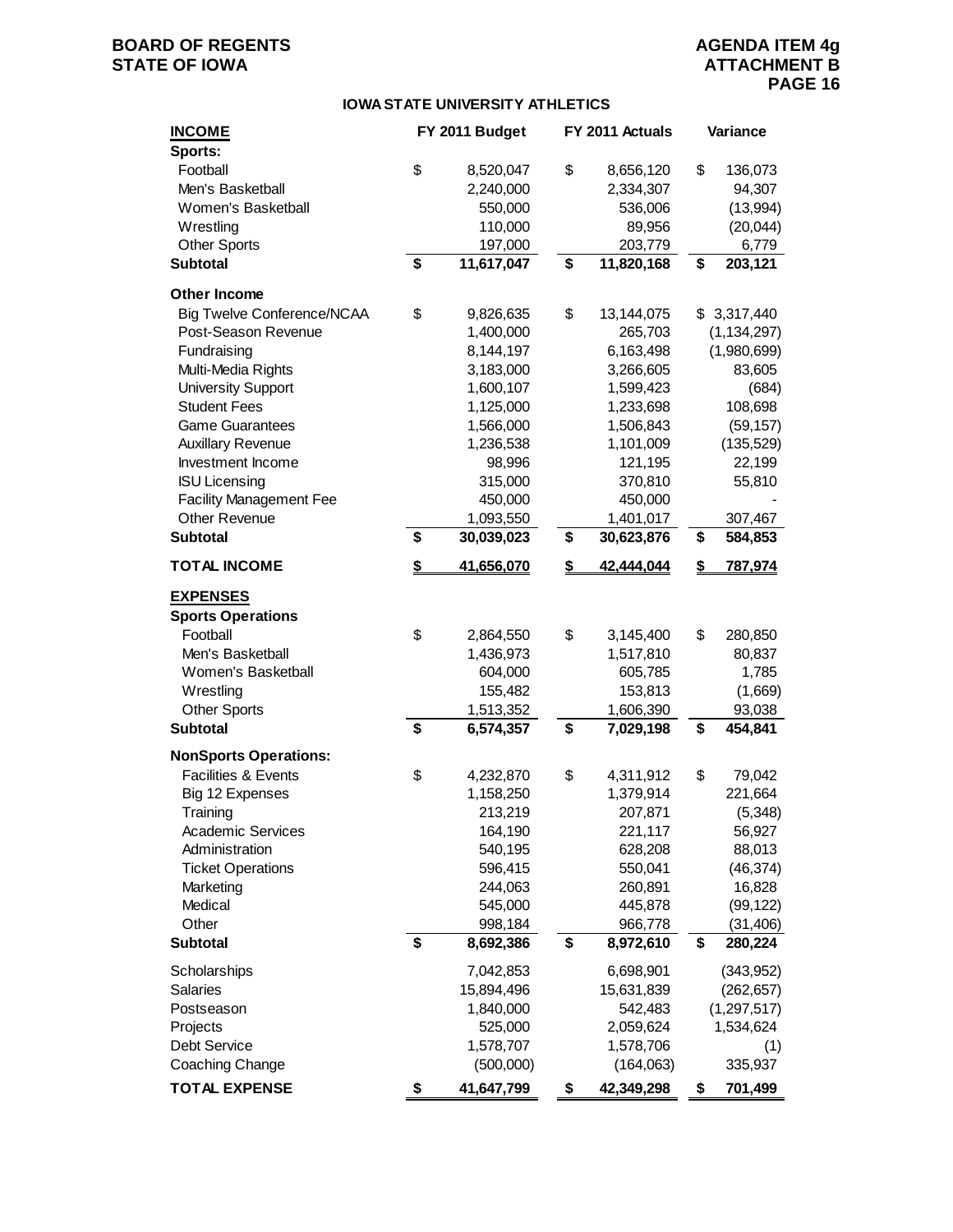### **BOARD OF REGENTS AGENUS AGENDA ITEM 4g STATE OF IOWA** AND **ATTACHMENT B**

The following describes the budget-to-actual revenue and expense variances for ISU Athletics as shown on the previous page.

Revenue Variances

- The conference realignment and additional football television appearances resulted in conference and NCAA revenue exceeding the budget.
- Foundation/Fundraising support for athletics was less than the budget due to an increase in other operating revenues and expense savings resulting in less support needed from the Cyclone Club.
- Postseason revenue and expenses were less than the budget since the football team did not participate in a bowl game.

Expense Variances

- Sports Operations expenses were higher than budget primarily from a football game buyout necessitated by a change in the conference schedule.
- Big 12 realignment and branding expenses resulted in additional conference expenses.
- Scholarship costs were budgeted based on non-resident tuition rates. A higher mix of resident scholarship student athletes resulting in costs being short of budget.
- Salary and benefit savings resulted from change in the men's basketball staff.
- Capital projects exceeded the budget due to volleyball office renovations, concession upgrades, and the establishment of Johnny's At Hilton Coliseum.

The following provides a five-year summary of ISU Athletics' revenues and expenditures.

| <b>Iowa State University Athletics</b> |                 |                 |                 |                 |                 |  |  |  |  |
|----------------------------------------|-----------------|-----------------|-----------------|-----------------|-----------------|--|--|--|--|
| FY 2007 - FY 2011                      |                 |                 |                 |                 |                 |  |  |  |  |
|                                        | *FY 2007        | FY 2008         | **FY 2009       | FY 2010         | FY 2011         |  |  |  |  |
| Revenues                               |                 |                 |                 |                 |                 |  |  |  |  |
| Sports Income                          | 7,066,196<br>\$ | \$13,320,217    | \$11,846,824    | \$11,510,957    | \$11,820,168    |  |  |  |  |
| Alumni / Foundation /                  |                 |                 |                 |                 |                 |  |  |  |  |
| Corp Support / Sponsorship             | 7,859,043       | 6,844,118       | 8,819,526       | 9,608,746       | 9,430,103       |  |  |  |  |
| Athletic Conference /                  |                 |                 |                 |                 |                 |  |  |  |  |
| <b>NCAA Support</b>                    | 8,222,366       | 8,819,450       | 10,428,104      | 11,511,505      | 13,409,778      |  |  |  |  |
| <b>General University Support</b>      | 2,914,240       | 2,953,733       | 3,604,793       | 1,612,923       | 1,599,423       |  |  |  |  |
| <b>Student Fees</b>                    | 1,072,333       | 1,098,035       | 1,197,018       | 1,182,648       | 1,233,698       |  |  |  |  |
| Other Income                           | 2,243,709       | 2,509,827       | 3,838,522       | 4,860,442       | 4,950,874       |  |  |  |  |
| <b>Total Revenues</b>                  | \$29,377,887    | \$35,545,380    | \$39,734,787    | \$40,287,221    | \$42,444,044    |  |  |  |  |
| Expenses                               |                 |                 |                 |                 |                 |  |  |  |  |
| <b>Sports Operations</b>               | 5,723,157<br>\$ | \$<br>5,731,702 | 6,393,368<br>\$ | \$<br>6,115,553 | 7,029,198<br>\$ |  |  |  |  |
| Non-Sport Operations                   | 7,302,907       | 7,147,722       | 7,971,943       | 8,277,360       | 8,972,610       |  |  |  |  |
| Scholarships                           | 5,256,097       | 5,404,874       | 6,045,549       | 5,940,717       | 6,698,901       |  |  |  |  |
| Other Expenses                         | 15,949,271      | 17,169,873      | 19,298,151      | 19,750,383      | 19,648,589      |  |  |  |  |
| <b>Total Expenses</b>                  | \$34,231,432    | \$35,454,171    | \$39,709,011    | \$40,084,013    | \$42,349,298    |  |  |  |  |

\*Accounting change to accrual basis in FY 2008 negatively impacted FY 2007 revenues

\*\*Athletics assumed management of Hilton Coliseum beginning in FY 2009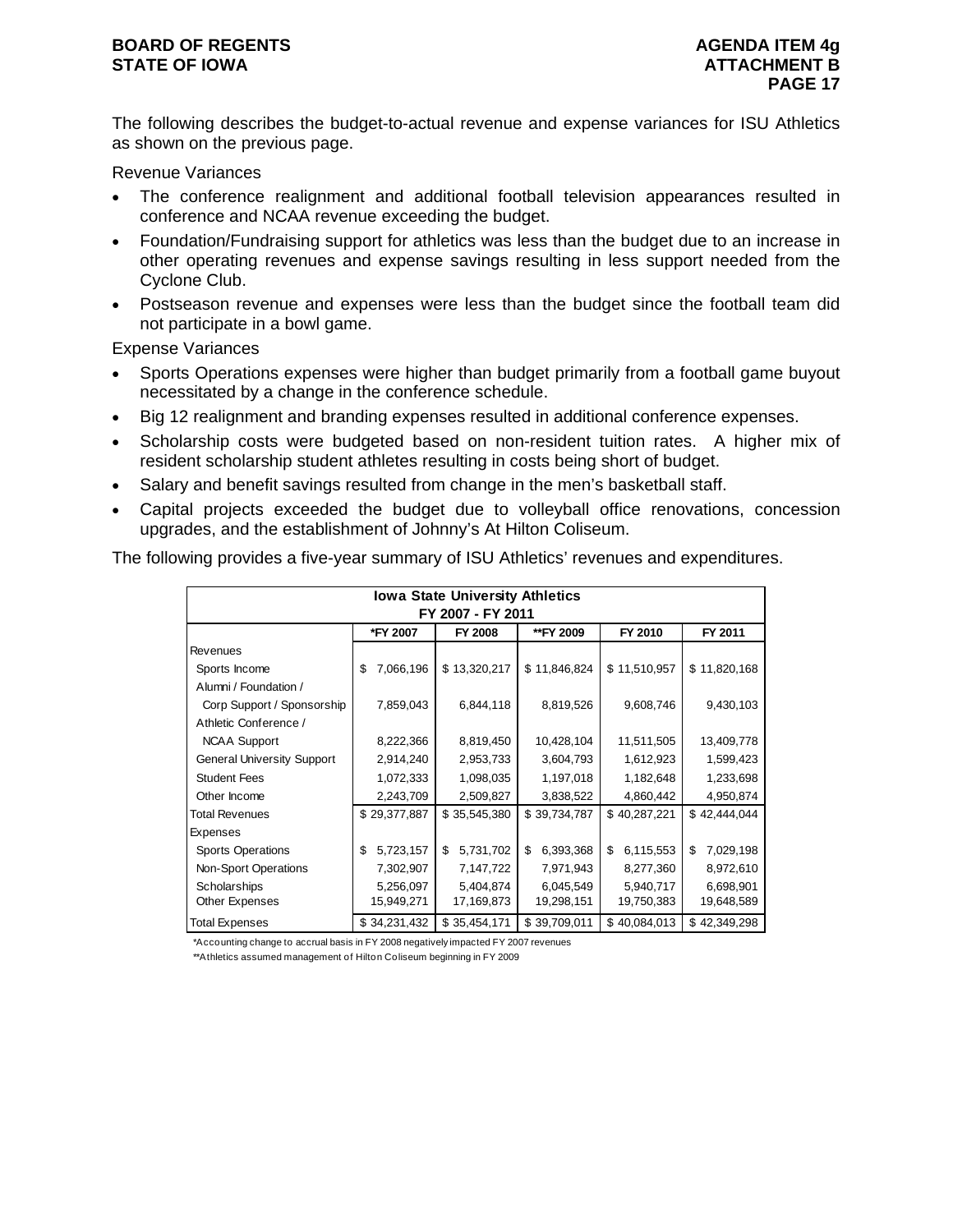| Iowa State University Residence System - FY 2011 |               |              |                          |         |  |  |  |  |  |
|--------------------------------------------------|---------------|--------------|--------------------------|---------|--|--|--|--|--|
|                                                  | <b>Budget</b> | Actual       | Variance<br>Over/(Under) | Percent |  |  |  |  |  |
| Revenues                                         | \$73,479,336  | \$77.385.073 | \$3,905,737              | 105.3%  |  |  |  |  |  |
| Expenditures                                     | 54,844,482    | 54,416,611   | (\$427,871)              | 99.2%   |  |  |  |  |  |
| Debt Service                                     | 10,844,976    | 10.713.229   | (131,747.00)             | 98.8%   |  |  |  |  |  |
| <b>Mandatory Transfers</b>                       | 500,000       | 500.000      |                          | 100.0%  |  |  |  |  |  |
| Net Revenues                                     | 7,289,878     | 11,755,233   | \$4,465,355              | 161.3%  |  |  |  |  |  |
| Net Revenues as % of Gross Revenue               | 9.9%          | 15.2%        |                          |         |  |  |  |  |  |

ISU residence system revenues exceeded the budget by \$3.9 million primarily due to higher room and board contract revenue from increased occupancy in the residence halls and university apartments.

Expenditures were \$0.4 million under budget due to reduced salary and benefit cost increases and lower than projected utility and other operating costs. These expense reductions were offset in part by food costs that slightly exceeded the budget (0.5%) from the higher occupancy.

| <b>Iowa State University - Residence System</b><br>FY 2007 - FY 2011 |                 |                 |              |              |              |  |  |  |  |
|----------------------------------------------------------------------|-----------------|-----------------|--------------|--------------|--------------|--|--|--|--|
|                                                                      | FY 2007         | FY 2008         | FY 2009      | FY 2010      | FY 2011      |  |  |  |  |
| Revenues                                                             | \$63,482,698    | \$66,178,786    | \$71,884,662 | \$72,795,895 | \$77,385,073 |  |  |  |  |
| <b>Expenditures for Operations</b>                                   | 44,148,586      | 46,094,142      | 49,721,330   | 49,968,320   | 54,416,611   |  |  |  |  |
| Debt Service and Mandatory Transfers                                 | 10,497,894      | 10,768,360      | 11,166,307   | 11,261,339   | 11,213,229   |  |  |  |  |
| Net Revenues after Debt Service and<br><b>Mandatory Transfers</b>    | 8,836,218<br>\$ | 9,316,284<br>\$ | \$10,997,025 | \$11,566,236 | \$11,755,233 |  |  |  |  |
| Net Revenues as % of Gross Revenue                                   | 13.9%           | 14.1%           | 15.3%        | 15.9%        | 15.2%        |  |  |  |  |

The residence system annual report is available in the Board Office and provides information on various aspects of Iowa State University's residence system for FY 2011 including enrollment data, residence hall and apartment utilization, and financial information. The annual report also contains Fall 2011 enrollment and occupancy information. Fall 2011 total occupancy continues to outpace enrollment growth and reflects an increase of 573 students (6.1%) when compared to Fall 2010.

| <b>Iowa State University Residence System</b> |                  |           |        |          |  |  |  |  |
|-----------------------------------------------|------------------|-----------|--------|----------|--|--|--|--|
|                                               | <b>Fall 2010</b> | Fall 2011 | Change | % Change |  |  |  |  |
| <b>Total University Enrollment</b>            | 28,682           | 29,887    | 1.205  | 4.2%     |  |  |  |  |
| Low er Division                               | 10.441           | 11.027    | 586    | 5.6%     |  |  |  |  |
| Low er Div as % of Total                      | 36.4%            | 36.9%     |        |          |  |  |  |  |
| <b>Total Occupancy</b>                        | 9.403            | 9.976     | 573    | 6.1%     |  |  |  |  |
| Total Occupancy % of Enrollment               | 32.8%            | 33.4%     |        |          |  |  |  |  |

The principal outstanding of revenue bond obligations for the ISU residence system as of June 30, 2011, was \$118.8 million (excludes July 1 principal payment). Mandatory and voluntary reserve balances totaled \$41.9 million at year end.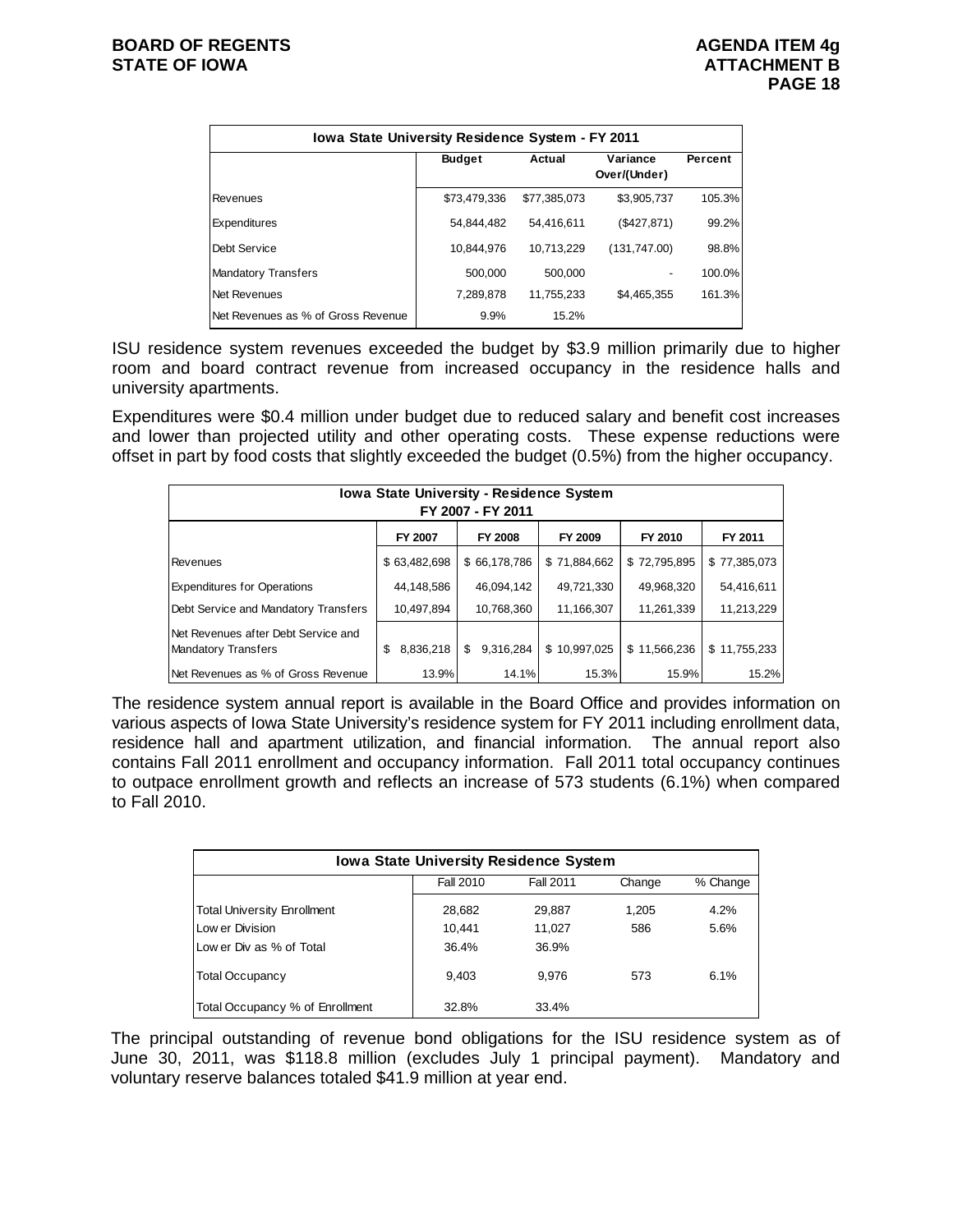#### **BOARD OF REGENTS AGENUS AGENDA ITEM 4g STATE OF IOWA ATTACHMENT C**

## **University of Northern Iowa**

The following compares the FY 2011 general fund approved budget with the actual revenue and expenditure transactions for all appropriated units.

| University of Northern Iowa - General Operating Fund<br>FY 2011 |    |                                        |    |               |    |                          |                                 |  |  |
|-----------------------------------------------------------------|----|----------------------------------------|----|---------------|----|--------------------------|---------------------------------|--|--|
|                                                                 |    | <b>Board Approved</b><br><b>Budget</b> |    | Actual        |    | Variance<br>Over/(Under) | Actual as % of<br><b>Budget</b> |  |  |
| <b>REV ENUES</b>                                                |    |                                        |    |               |    |                          |                                 |  |  |
| A PPROPRIATIONS                                                 |    |                                        |    |               |    |                          |                                 |  |  |
| General                                                         | \$ | 80,272,363                             | \$ | 80,272,363    | \$ |                          | 100.0%                          |  |  |
| Supplemental-Nonrecurring                                       |    | 1,456,118                              |    | 1,456,118     |    |                          | 100.0%                          |  |  |
| <b>RESOURCES</b>                                                |    |                                        |    |               |    |                          |                                 |  |  |
| <b>Interest</b>                                                 |    | 671,000                                |    | 690,413       |    | 19,413                   | 102.9%                          |  |  |
| <b>Tuition and Fees</b>                                         |    | 76,756,424                             |    | 76,902,918    |    | 146,494                  | 100.2%                          |  |  |
| <b>Reimbursed Indirect Costs</b>                                |    | 2,216,649                              |    | 2,256,214     |    | 39,565                   | 101.8%                          |  |  |
| Sales and Services                                              |    | 520,000                                |    | 481,989       |    | (38,011)                 | 92.7%                           |  |  |
| Other Income                                                    |    | 6,148,565                              |    |               |    | (6, 148, 565)            | 0.0%                            |  |  |
| <b>TOTAL REVENUES</b>                                           | \$ | 168,041,119                            |    | \$162,060,015 | \$ | (5,981,104)              | 96.4%                           |  |  |
| <b>EXPENDITURES</b>                                             |    |                                        |    |               |    |                          |                                 |  |  |
| <b>Salaries</b>                                                 | \$ | 125,001,856                            |    | \$123,327,890 | \$ | (1,673,966)              | 98.7%                           |  |  |
| Prof. /Scientific Supplies                                      |    | 19,245,312                             |    | 15,745,831    |    | (3,499,481)              | 81.8%                           |  |  |
| <b>Library Acquisitions</b>                                     |    | 1,862,106                              |    | 1,979,522     |    | 117,416                  | 106.3%                          |  |  |
| Rentals                                                         |    | 886,367                                |    | 908,337       |    | 21,970                   | 102.5%                          |  |  |
| <b>Utilities</b>                                                |    | 5,514,169                              |    | 5,283,923     |    | (230, 246)               | 95.8%                           |  |  |
| <b>Building Repairs</b>                                         |    | 1,200,000                              |    | 3,727,283     |    | 2,527,283                | 310.6%                          |  |  |
| Auditor of State                                                |    | 275,000                                |    | 243,397       |    | (31,603)                 | 88.5%                           |  |  |
| Equipment                                                       |    | 450,309                                |    | 950,180       |    | 499,871                  | 211.0%                          |  |  |
| Aid to Individuals                                              |    | 13,606,000                             |    | 14,463,128    |    | 857,128                  | 106.3%                          |  |  |
| TOTAL EXPENDITURES                                              | \$ | 168,041,119                            |    | \$166,629,491 | \$ | (1,411,628)              | 99.2%                           |  |  |

The Board approved revised FY 2011 operating budgets for UNI earlier this summer. The budget amendment increased projected tuition revenues by approximately \$1 million due to higher than projected enrollments and retention rates. The budget-to-actual comparisons are based on the revised budget.

In order to submit a balanced budget, the budget revision also included \$6.1 million in advanced commitment funds budgeted as "other income". With the actual revenues reported in the year received, an expected budget-to-actual variance occurs in "other income". These "one-time" funds were dedicated to adjunct faculty, student recruitment initiatives, sustainability projects, marketing and public relation initiatives, building repair projects, and the new Student Information System.

All other revenue streams were comparable to projections reflected in the budget.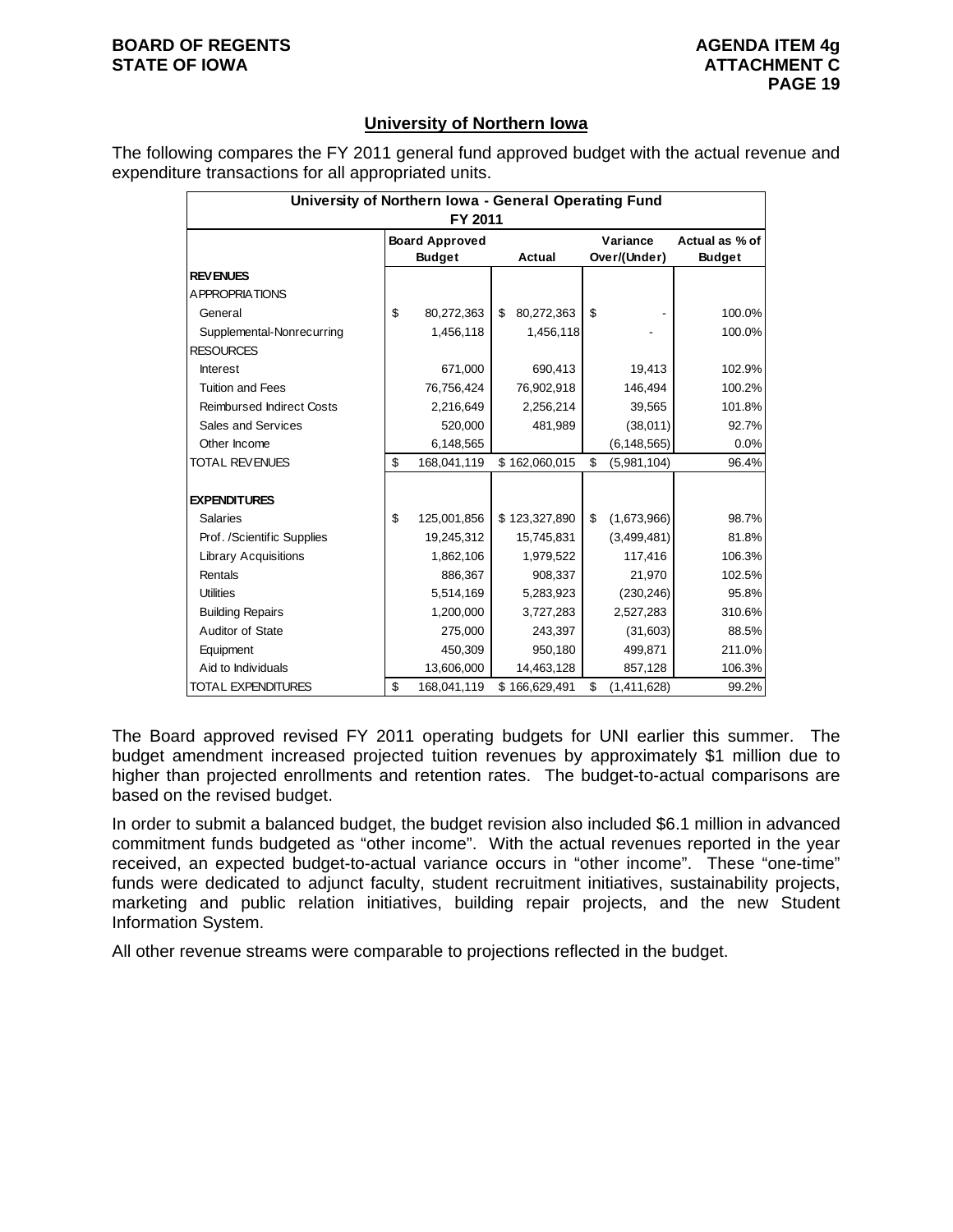#### **BOARD OF REGENTS AGENUS AGENDA ITEM 4g STATE OF IOWA ATTACHMENT C**

## Expense Variances

- Savings in the professional/scientific supplies and services budget line were allocated to support additional needs in building repairs, equipment, and library acquisitions.
- Building repairs exceeded the budget due to an overhaul to a turbine generator, upgrades to fiber optic cable, and HVAC maintenance.
- Tuition set-aside for financial aid exceeded the budget and was 18.7% of gross tuition revenues. The University typically targets student aid at 18% of budgeted tuition revenue. Board policy establishes a minimum target of 15% of tuition revenue be designated for financial aid.

The following provides a consolidated five-year history of actual revenues and expenditures from the general university and all special purpose units. Reflective of UNI's reliance on state funding for operations, appropriations comprised 56.5% of operating revenues in FY 2007 and have declined to 50.4% in FY 2011.

| University of Northern Iowa - General Fund<br>FY 2007 - FY 2011 |                  |                   |               |                  |                   |  |  |  |
|-----------------------------------------------------------------|------------------|-------------------|---------------|------------------|-------------------|--|--|--|
|                                                                 | FY 2007          | FY 2008           | FY 2009       | FY 2010          | FY 2011           |  |  |  |
| <b>REV ENUES</b>                                                |                  |                   |               |                  |                   |  |  |  |
| <b>APPROPRIATIONS</b>                                           |                  |                   |               |                  |                   |  |  |  |
| <b>General Appropriations</b>                                   | \$<br>84,969,353 | \$<br>93,775,731  | \$100,693,508 | \$<br>84,463,016 | \$<br>81,728,481  |  |  |  |
| <b>ARRA-State Stabilization</b>                                 |                  |                   |               | 12,376,464       |                   |  |  |  |
| <b>RESOURCES</b>                                                |                  |                   |               |                  |                   |  |  |  |
| <b>Interest</b>                                                 | 969,714          | 826,354           | 446,117       | 814,277          | 690,413           |  |  |  |
| <b>Tuition and Fees</b>                                         | 61,630,224       | 63,896,246        | 66,813,811    | 71,394,270       | 76,902,918        |  |  |  |
| <b>Reimbursed Indirect Costs</b>                                | 2,098,249        | 2,053,211         | 2,301,699     | 2,391,577        | 2,256,214         |  |  |  |
| Sales and Services                                              | 609,234          | 612,073           | 483,641       | 497,309          | 481,989           |  |  |  |
| <b>TOTAL REVENUES</b>                                           | \$150,276,774    | \$161,163,615     | \$170,738,776 | \$171,936,913    | \$162,060,015     |  |  |  |
|                                                                 |                  |                   |               |                  |                   |  |  |  |
| <b>EXPENDITURES</b>                                             |                  |                   |               |                  |                   |  |  |  |
| <b>Salaries</b>                                                 | \$115,821,784    | \$121,926,676     | \$127,374,663 | \$122,128,989    | \$123,327,890     |  |  |  |
| Prof. /Scientific Supplies                                      | 11,618,859       | 12,531,475        | 17,662,591    | 18,550,815       | 15,745,831        |  |  |  |
| <b>Library Acquisitions</b>                                     | 2,466,954        | 2,135,031         | 2,243,484     | 2,058,168        | 1,979,522         |  |  |  |
| Rentals                                                         | 993,443          | 989,156           | 1,020,507     | 895,437          | 908,337           |  |  |  |
| <b>Utilities</b>                                                | 4,697,326        | 4,831,652         | 4,991,469     | 5,260,673        | 5,283,923         |  |  |  |
| <b>Building Repairs</b>                                         | 2,416,205        | 3,362,647         | 1,409,733     | 3,085,584        | 3,727,283         |  |  |  |
| Auditor of State                                                | 198,006          | 224,599           | 313,916       | 222,355          | 243,397           |  |  |  |
| Equipment                                                       | 1,185,196        | 1,175,100         | 1,152,375     | 1,788,791        | 950,180           |  |  |  |
| Aid to Individuals                                              | 10,879,001       | 11,422,120        | 12,142,253    | 13,719,529       | 14,463,128        |  |  |  |
| <b>TOTAL EXPENDITURES</b>                                       | \$150,276,774    | \$<br>158,598,456 | \$168,310,991 | \$167,710,341    | \$<br>166,629,491 |  |  |  |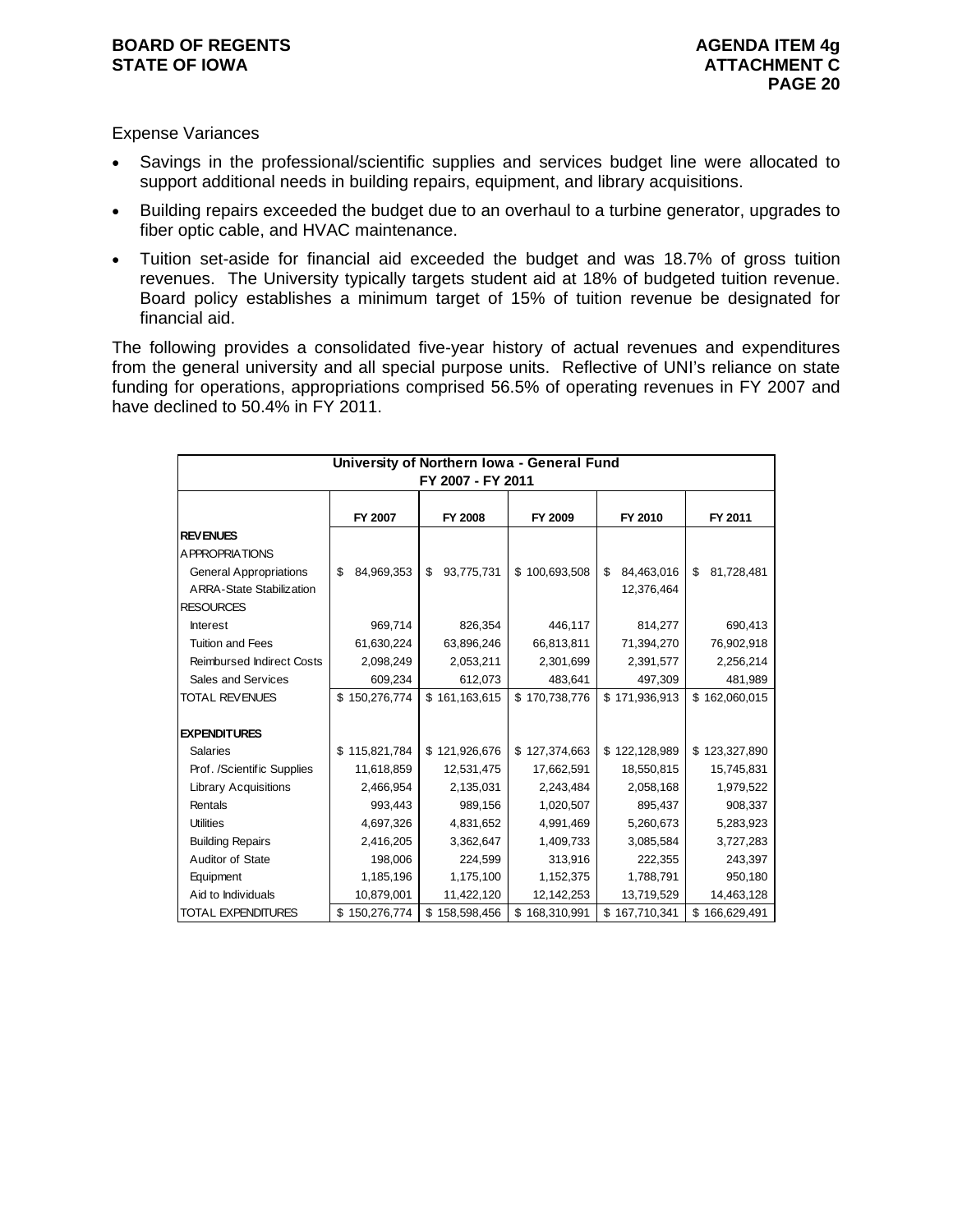#### **UNIVERSITY OF NORTHERN IOWA ATHLETICS**

| <b>INCOME</b>                       | FY 2011 Budget   | FY 2011 Actuals  | Variance     |
|-------------------------------------|------------------|------------------|--------------|
| Sports:                             |                  |                  |              |
| Football                            | \$1,102,500      | \$<br>997,585    | \$(104, 915) |
| Men's Basketball                    | 1,199,000        | 955,227          | (243, 773)   |
| Men - All Other Sports              | 37,000           | 69,985           | 32,985       |
| Women - All Sports                  | 112,800          | 152,597          | 39,797       |
| <b>Subtotal - Sports</b>            | \$<br>2,451,300  | \$<br>2,175,394  | \$(275,906)  |
| Other Income:                       |                  |                  |              |
| <b>Student Activity Fees</b>        | \$<br>1,212,500  | \$<br>1,263,343  | \$<br>50,843 |
| <b>General University Support</b>   |                  |                  |              |
| <b>General Support</b>              | 3,266,702        | 3,275,966        | 9,264        |
| <b>Scholarship Support</b>          | 1,283,481        | 1,283,481        |              |
| Alumni/Foundation Support           | 1,290,000        | 1,255,525        | (34, 475)    |
| <b>Athletic Marketing</b>           | 1,066,000        | 1,058,332        | (7,668)      |
| Athletic Conf/NCAA Support          | 650,000          | 682,641          | 32,641       |
| Novelties-Outings                   | 182,000          | 253,586          | 71,586       |
| Miscellaneous                       | 328,500          | 370,065          | 41,565       |
| <b>Subtotal - Other</b>             | 9,279,183        | 9,442,939        | 163,756      |
| <b>TOTAL INCOME</b>                 | \$<br>11,730,483 | \$<br>11,618,333 | \$(112,150)  |
| <b>EXPENSES</b>                     |                  |                  |              |
| <b>Men's Sports:</b>                |                  |                  |              |
| Football                            | \$<br>2,673,766  | \$<br>2,693,746  | \$<br>19,980 |
| <b>Basketball</b>                   | 1,677,101        | 1,781,453        | 104,352      |
| All Other Men's Sports              | 1,013,166        | 1,055,695        | 42,529       |
| <b>Subtotal - Men's Sports</b>      | \$<br>5,364,033  | \$<br>5,530,894  | \$166,861    |
| <b>Women's Sports:</b>              |                  |                  |              |
| <b>Basketball</b>                   | \$<br>842,628    | \$<br>845,776    | \$<br>3,148  |
| Volleyball                          | 681,941          | 699,236          | 17,295       |
| All Other                           | 1,990,617        | 2,057,126        | 66,509       |
| <b>Subtotal - Women's Sports</b>    | \$<br>3,515,186  | \$<br>3,602,138  | \$<br>86,952 |
| <b>Other Expenses:</b>              |                  |                  |              |
| <b>Athletic Training</b>            | \$<br>342,888    | \$<br>165,861    | \$(177,027)  |
| <b>Administration &amp; General</b> | 2,188,556        | 2,083,190        | (105, 366)   |
| <b>Athletic Marketing</b>           | 219,820          | 233,876          | 14,056       |
| Contingency                         | 100,000          |                  | (100,000)    |
| <b>Subtotal - Other Expenses</b>    | \$<br>2,851,264  | \$<br>2,482,927  | \$(368, 337) |
| <b>TOTAL EXPENSE</b>                | \$<br>11,730,483 | \$<br>11,615,959 | \$(114, 524) |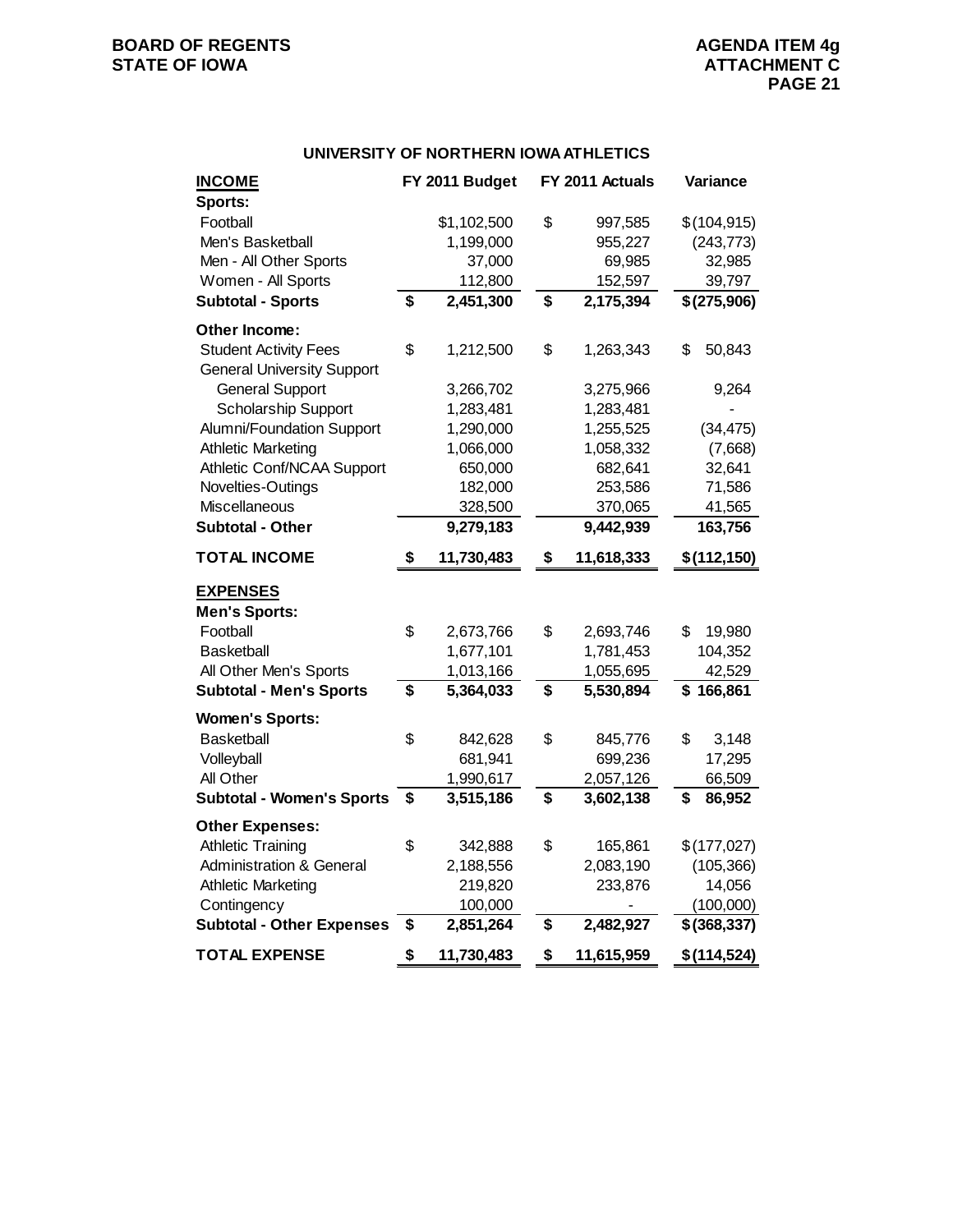## **BOARD OF REGENTS AGENDA ITEM 4g STATE OF IOWA ATTACHMENT C**

The following describes the budget-to-actual revenue and expense variances for UNI Athletics as shown on the previous page.

Revenue Variances

• Sports income was less than the budget due a decrease in football and men's basketball ticket sales.

Expense Variances

- Men's basketball incurred unbudgeted expenses for post-season hosting and travel expense for an additional regular season away contest.
- Athletic training savings were realized from lower student-athlete insurance costs.
- A contingency expense account was budgeted for athletics with actual expenses being reported in the appropriate expense category.

The following provides a consolidated five-year history of actual revenues and expenditures for UNI Athletics.

| University of Northern Iowa Athletics<br>FY 2007 - FY 2011 |                 |                  |                 |                 |                  |  |  |  |  |  |
|------------------------------------------------------------|-----------------|------------------|-----------------|-----------------|------------------|--|--|--|--|--|
| FY 2009<br>FY 2010<br>FY 2011<br>FY 2007<br><b>FY 2008</b> |                 |                  |                 |                 |                  |  |  |  |  |  |
| Revenues                                                   |                 |                  |                 |                 |                  |  |  |  |  |  |
| Sports Income                                              | 1,951,774<br>\$ | \$<br>2,132,457  | 2,556,215<br>\$ | \$<br>2,296,587 | 2,175,394<br>\$  |  |  |  |  |  |
| Alumni / Foundation /                                      |                 |                  |                 |                 |                  |  |  |  |  |  |
| Corp Support / Sponsorship                                 | 1,254,385       | 1,610,762        | 2,239,783       | 2,280,349       | 2,313,857        |  |  |  |  |  |
| Athletic Conference /                                      |                 |                  |                 |                 |                  |  |  |  |  |  |
| <b>NCAA Support</b>                                        | 519,043         | 533,941          | 597,553         | 641,630         | 682,641          |  |  |  |  |  |
| <b>General University Support</b>                          | 5,169,052       | 5,354,845        | 5,231,210       | 4,449,174       | 4,559,447        |  |  |  |  |  |
| <b>Student Fees</b>                                        | 1,280,943       | 1,210,148        | 1,209,614       | 1,212,518       | 1,263,343        |  |  |  |  |  |
| Other Income                                               | 207,820         | 276,535          | 338,378         | 749,300         | 623,651          |  |  |  |  |  |
| <b>Total Revenues</b>                                      | \$10,383,017    | \$11,118,688     | \$12,172,753    | \$11,629,558    | \$11,618,333     |  |  |  |  |  |
| Expenses                                                   |                 |                  |                 |                 |                  |  |  |  |  |  |
| Men's Sports                                               | \$<br>4,957,798 | \$<br>5,039,491  | \$<br>5,749,288 | \$<br>5,400,066 | \$<br>5,530,894  |  |  |  |  |  |
| Women's Sports                                             | 3,250,889       | 3,466,215        | 3,288,418       | 3,422,237       | 3,602,138        |  |  |  |  |  |
| Other Expenses                                             | 2,174,330       | 2,465,379        | 3,043,858       | 2,764,770       | 2,482,927        |  |  |  |  |  |
| <b>Total Expenses</b>                                      | \$10,383,017    | 10,971,085<br>\$ | \$12,081,564    | \$11,587,073    | 11,615,959<br>\$ |  |  |  |  |  |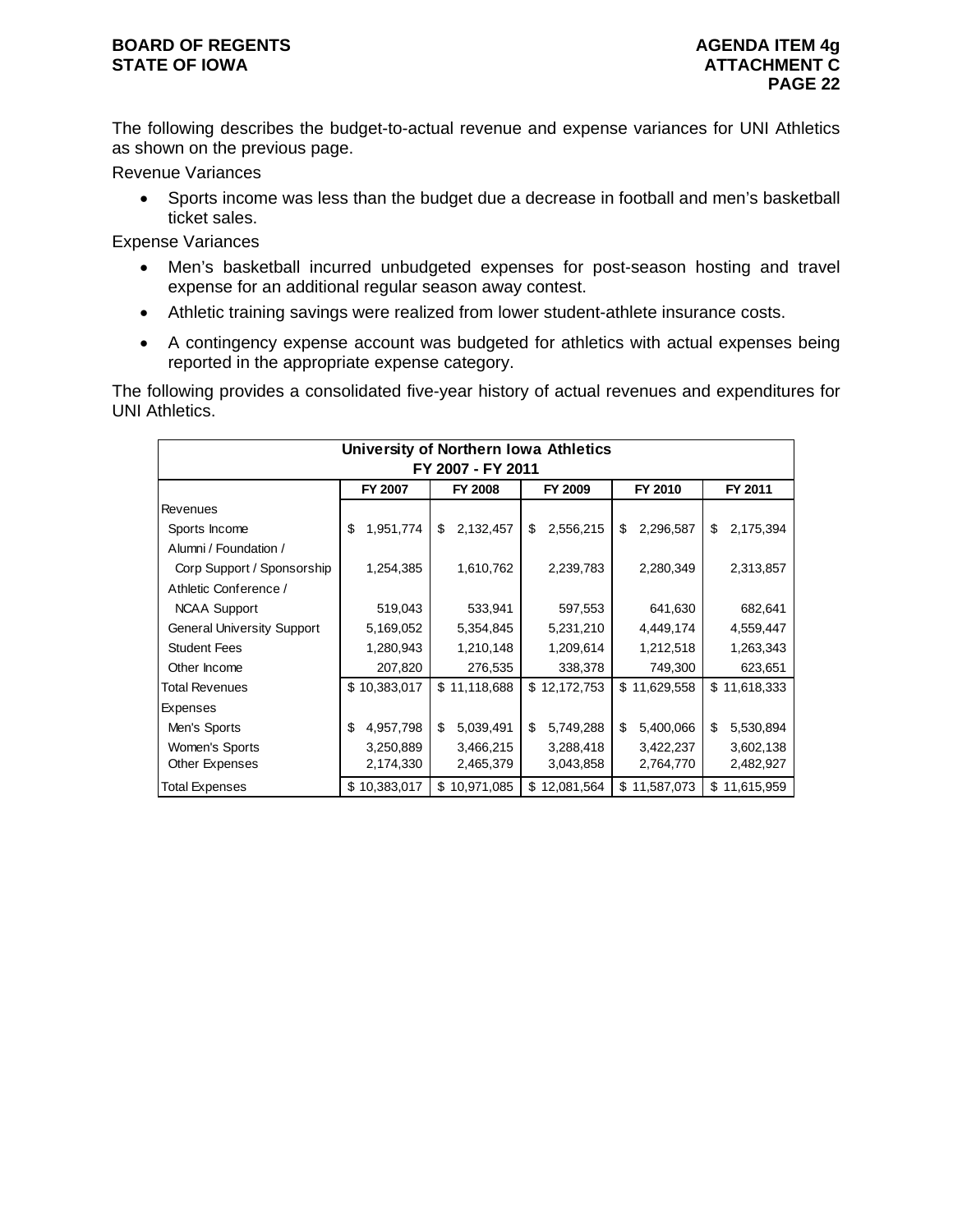| University of Northern Iowa Residence System - FY 2011 |               |              |               |         |  |  |  |  |  |
|--------------------------------------------------------|---------------|--------------|---------------|---------|--|--|--|--|--|
|                                                        | <b>Budget</b> | Actual       | Variance      | Percent |  |  |  |  |  |
|                                                        |               |              | Over/(Under)  |         |  |  |  |  |  |
| Revenues                                               | \$36,077,441  | \$37,083,719 | \$1,006,278   | 102.8%  |  |  |  |  |  |
| Expenditures                                           | 26,626,772    | 24.865.282   | (\$1,761,490) | 93.4%   |  |  |  |  |  |
| Debt Service                                           | 3,876,874     | 4,317,379    | 440,505       | 111.4%  |  |  |  |  |  |
| <b>Mandatory Transfers</b>                             | 330.000       | 330,000      |               | 100.0%  |  |  |  |  |  |
| Net Revenues                                           | 5,243,795     | 7.571.058    | \$2,327,263   | 144.4%  |  |  |  |  |  |
| Net Revenues as % of Gross<br>Revenue                  | 14.5%         | 20.4%        |               |         |  |  |  |  |  |

The UNI Residence System's total operating revenues were \$1.0 million higher than the budget. Residential and retail dining, catering, and investment revenues all exceeded the budget in FY 2011. An increase in residence hall housing contracts was offset by a decrease in family housing resulting from the decommission of College Court Apartments which was necessary for the new apartment construction (Panther Village).

While revenues for the Residence System exceeded budget, total expenditures for the system were \$1.7 million less than the budget. Temporary staff vacancies, effective management of food costs, and lower utility usage all contributed to the expense reduction.

As expected, net revenues after debt service and mandatory transfers declined slightly when compared to FY 2010 after several years of positive growth as shown in the five-year history below. The decline resulted from the election to begin full debt service payments for the Panther Village new construction rather deferring principal payments until the apartments are occupied. Interest savings and the earlier retirement of debt will be realized over the long term.

| University of Northern Iowa - Residence System<br>FY 2007 - FY 2011 |                |                |              |              |              |  |  |  |  |
|---------------------------------------------------------------------|----------------|----------------|--------------|--------------|--------------|--|--|--|--|
|                                                                     | FY 2007        | <b>FY 2008</b> | FY 2009      | FY 2010      | FY 2011      |  |  |  |  |
|                                                                     |                |                |              |              |              |  |  |  |  |
| Revenues                                                            | \$29,867,691   | \$32,181,568   | \$35,645,340 | \$36,308,224 | \$37,083,719 |  |  |  |  |
| <b>Expenditures for Operations</b>                                  | 22,685,201     | 24,102,082     | 25,211,051   | 24,860,280   | 24,865,282   |  |  |  |  |
| Debt Service and Mandatory Transfers                                | 3,621,491      | 3,620,449      | 3,615,136    | 3,610,804    | 4,647,379    |  |  |  |  |
| Net Revenues after Debt Serv/Mand                                   |                |                |              |              |              |  |  |  |  |
| Transfers                                                           | 3,560,999<br>S | \$4,459,037    | \$6,819,153  | \$7,837,140  | \$7,571,058  |  |  |  |  |
| Net Revenues as % of Gross Revenue                                  | 11.9%          | 13.9%          | 19.1%        | 21.6%        | 20.4%        |  |  |  |  |

The residence system annual report is available in the Board Office and provides FY 2011 enrollment data, residence hall and apartment occupancy, and financial information. The annual report also contains Fall 2011 enrollment and occupancy information. Following a trend of increased occupancy, total occupancy for Fall 2011 is slightly less than Fall 2010 largely from the capacity loss from College Court Apartments.

| University of Northern Iowa Residence System |                  |           |        |          |  |  |  |  |  |
|----------------------------------------------|------------------|-----------|--------|----------|--|--|--|--|--|
|                                              | <b>Fall 2010</b> | Fall 2011 | Change | % Change |  |  |  |  |  |
| <b>Total University Enrollment</b>           | 13,201           | 13,168    | -33    | $-0.2%$  |  |  |  |  |  |
| Low er Division                              | 4.521            | 4.601     | 80     | 1.8%     |  |  |  |  |  |
| Low er Div as % of Total                     | 34.25%           | 34.94%    |        |          |  |  |  |  |  |
| <b>Total Occupancy</b>                       | 4.428            | 4.359     | -69    | $-1.6%$  |  |  |  |  |  |
| Occupancy as a                               |                  |           |        |          |  |  |  |  |  |
| % of Enrollment                              | 33.5%            | 33.1%     |        |          |  |  |  |  |  |

The principal outstanding of revenue bond obligations for the UNI residence system as of June 30, 2011, was \$40.7 million (excludes July 1 principal payment). Mandatory and voluntary reserve balances totaled \$22.6 million at year end.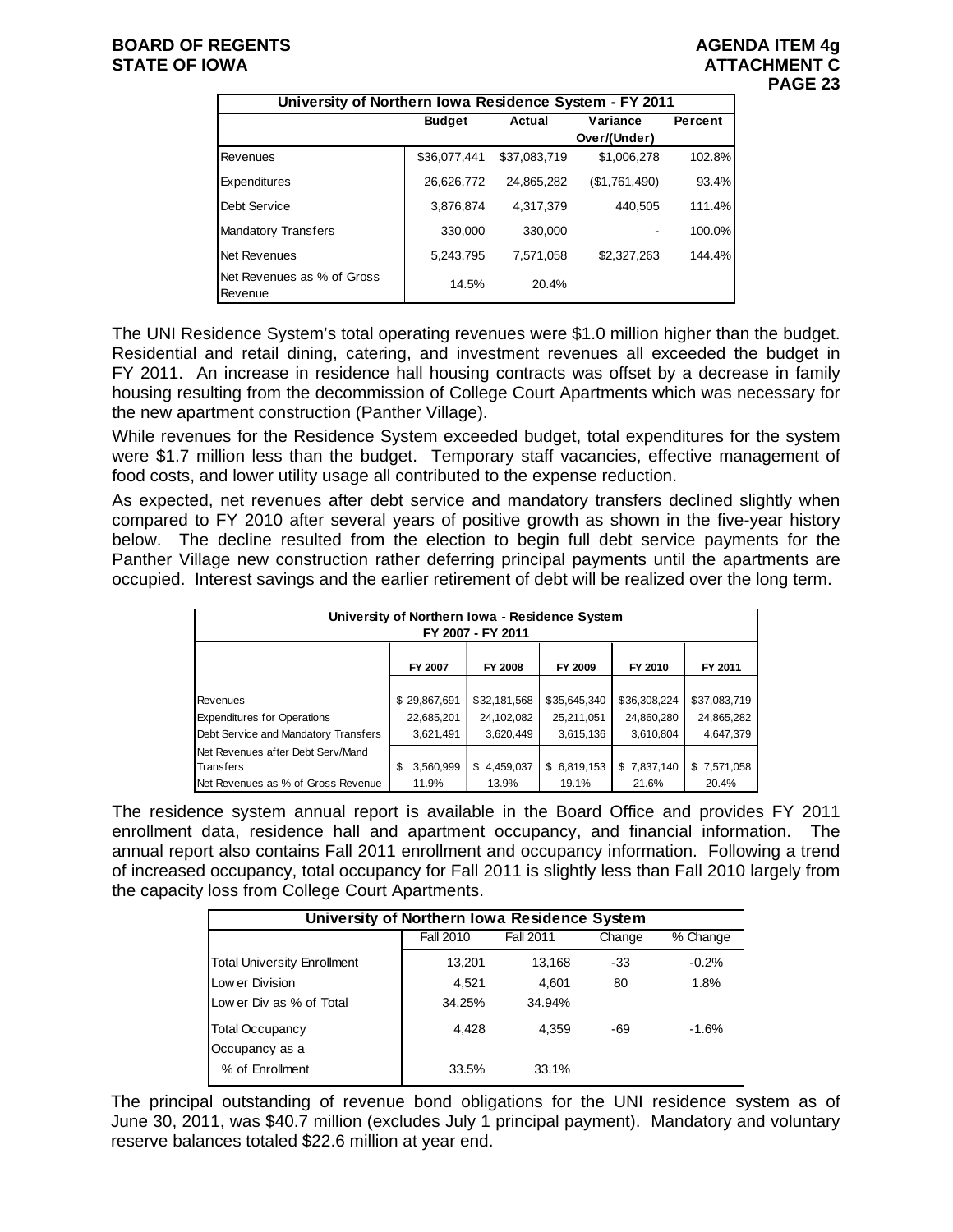### **BOARD OF REGENTS AGENDA ITEM 4g AGENDA ITEM 4g STATE OF IOWA ATTACHMENT D**

## **Iowa School for the Deaf**

The following compares the FY 2011 general fund approved budget with actual revenue and expenditure transactions. The Board previously approved a revised operating budget for ISD which included a \$15,000 increase in sales and services income resulting from a Leadership Academy hosted by ISD in June. Total revenues and expenses were 99.9% of the budget.

| <b>Iowa School for the Deaf - General Fund</b><br>FY 2011 |    |                           |    |           |    |                          |                                 |
|-----------------------------------------------------------|----|---------------------------|----|-----------|----|--------------------------|---------------------------------|
|                                                           |    | Approved<br><b>Budget</b> |    | Actual    |    | Variance<br>Over/(Under) | Actual as % of<br><b>Budget</b> |
| <b>REV ENUES</b>                                          |    |                           |    |           |    |                          |                                 |
| <b>APPROPRIATIONS</b>                                     |    |                           |    |           |    |                          |                                 |
| General                                                   | \$ | 8,679,964                 | \$ | 8,679,964 | \$ |                          | 100.0%                          |
| Other                                                     |    | 77,321                    |    | 77,321    |    |                          | 100.0%                          |
| Supplemental-Nonrecurring                                 |    | 395,980                   |    | 395,980   |    |                          | 100.0%                          |
| <b>RESOURCES</b>                                          |    |                           |    |           |    |                          |                                 |
| <b>Federal Support</b>                                    |    | 54,000                    |    | 57,711    |    | 3,711                    | 106.9%                          |
| <b>Interest</b>                                           |    | 15,000                    |    | 783       |    | (14, 217)                | 5.2%                            |
| Sales and Services                                        |    | 348,274                   |    | 351,265   |    | 2,991                    | 100.9%                          |
| Other Income                                              |    | 11,916                    |    | 11,916    |    |                          | 100.0%                          |
| <b>TOTAL REVENUES</b>                                     | \$ | 9.582.455                 | \$ | 9.574.940 | \$ | (7, 515)                 | 99.9%                           |
| <b>EXPENDITURES</b>                                       |    |                           |    |           |    |                          |                                 |
| <b>Salaries</b>                                           | \$ | 7,430,319                 | \$ | 7,729,012 | \$ | 298,693                  | 104.0%                          |
| Prof. /Scientific Supplies                                |    | 1,235,521                 |    | 1,103,118 |    | (132, 403)               | 89.3%                           |
| <b>Library Acquisitions</b>                               |    | 8,226                     |    | 9,029     |    | 803                      | 109.8%                          |
| <b>Utilities</b>                                          |    | 390,520                   |    | 275,586   |    | (114, 934)               | 70.6%                           |
| <b>Building Repairs</b>                                   |    | 334,173                   |    | 303,526   |    | (30, 647)                | 90.8%                           |
| Auditor of State                                          |    | 40,000                    |    | 28,669    |    | (11, 331)                | 71.7%                           |
| Equipment                                                 |    | 143,696                   |    | 126,000   |    | (17,696)                 | 87.7%                           |
| <b>TOTAL EXPENDITURES</b>                                 | \$ | 9,582,455                 | \$ | 9,574,940 | \$ | (7, 515)                 | 99.9%                           |

While total general fund revenues and expenditures were consistent with the budget, line item variance explanations are provided below.

#### Variances

- Interest income was less than budgeted due to lower interest rates on investments.
- Salary costs exceeded the budget due to additional bus routes being added during the year, unbudgeted salaries for the Summer Program, and the length of time necessary to implement employee reduction plans.
- Utility expenses were under budget primarily due to the installation of more efficient heating and lighting systems.
- Expenses paid to the State Auditor were less than the original cost estimate.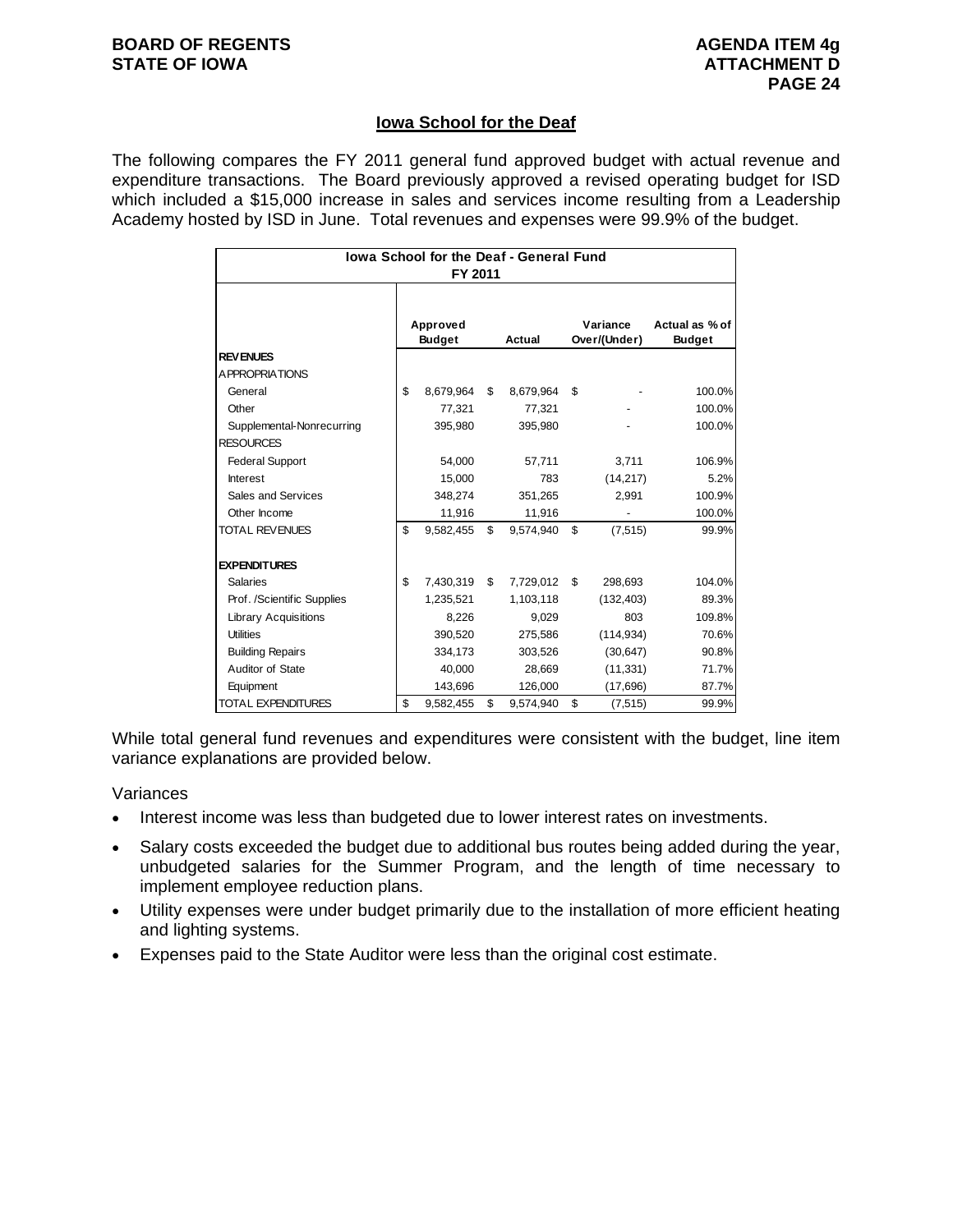# **BOARD OF REGENTS**<br> **BOARD OF REGENTS**<br> **BOARD OF IOWA**<br> **ATTACHMENT D**

The following provides a five-year history of general operating revenues and expenditures. State appropriations comprised 95.6% of total revenues for FY 2011 and were approximately \$1 million less than final FY 2009 funding levels.

| lowa School for the Deaf - General Fund |                 |                 |                 |                 |                 |  |  |  |  |  |
|-----------------------------------------|-----------------|-----------------|-----------------|-----------------|-----------------|--|--|--|--|--|
| FY 2007 - FY 2011                       |                 |                 |                 |                 |                 |  |  |  |  |  |
|                                         | FY 2007         | <b>FY 2008</b>  | FY 2009         | FY 2010         | FY 2011         |  |  |  |  |  |
| <b>REVENUES</b>                         |                 |                 |                 |                 |                 |  |  |  |  |  |
| <b>APPROPRIATIONS</b>                   |                 |                 |                 |                 |                 |  |  |  |  |  |
| General                                 | 9,162,890<br>\$ | \$<br>9,689,607 | \$<br>9,974,495 | 9,263,866<br>\$ | \$<br>9,075,944 |  |  |  |  |  |
| Other                                   | 169,797         | 173,735         | 180,687         | 75,680          | 77,321          |  |  |  |  |  |
| <b>ARRA-State Stabilization</b>         |                 |                 |                 | 583,987         |                 |  |  |  |  |  |
| <b>RESOURCES</b>                        |                 |                 |                 |                 |                 |  |  |  |  |  |
| <b>Federal Support</b>                  | 44,244          | 43,235          | 43,534          | 53,117          | 57,711          |  |  |  |  |  |
| <b>Interest</b>                         | 35,303          | 16,387          | 1,406           | 3,724           | 783             |  |  |  |  |  |
| Sales and Services                      | 342,829         | 336,225         | 385,811         | 416,178         | 351,265         |  |  |  |  |  |
| Other Income                            | 11,916          | 11,916          | 11,916          | 11,916          | 11,916          |  |  |  |  |  |
| TOTAL REVENUES                          | 9,766,979<br>\$ | \$10,271,105    | \$10,597,849    | \$10,408,468    | \$<br>9,574,940 |  |  |  |  |  |
| <b>EXPENDITURES</b>                     |                 |                 |                 |                 |                 |  |  |  |  |  |
| <b>Salaries</b>                         | 7,587,136<br>\$ | 8,159,021<br>\$ | 8,389,417<br>\$ | 7,703,991<br>\$ | 7,729,012<br>\$ |  |  |  |  |  |
| Prof. /Scientific Supplies              | 1,094,811       | 1,202,762       | 1,088,288       | 1,094,153       | 1,103,118       |  |  |  |  |  |
| <b>Library Acquisitions</b>             | 10,536          | 3,449           | 21              | 8,430           | 9,029           |  |  |  |  |  |
| <b>Utilities</b>                        | 373,330         | 389,672         | 358,157         | 299,351         | 275,586         |  |  |  |  |  |
| <b>Building Repairs</b>                 | 558,372         | 354,222         | 579,725         | 1,161,360       | 303,526         |  |  |  |  |  |
| Auditor of State                        | 15,097          | 33,880          | 34,500          | 29,791          | 28,669          |  |  |  |  |  |
| Equipment                               | 127,697         | 128,099         | 147,741         | 111,392         | 126,000         |  |  |  |  |  |
| <b>TOTAL EXPENDITURES</b>               | 9,766,979<br>\$ | \$10,271,105    | \$10,597,849    | \$10,408,468    | \$<br>9,574,940 |  |  |  |  |  |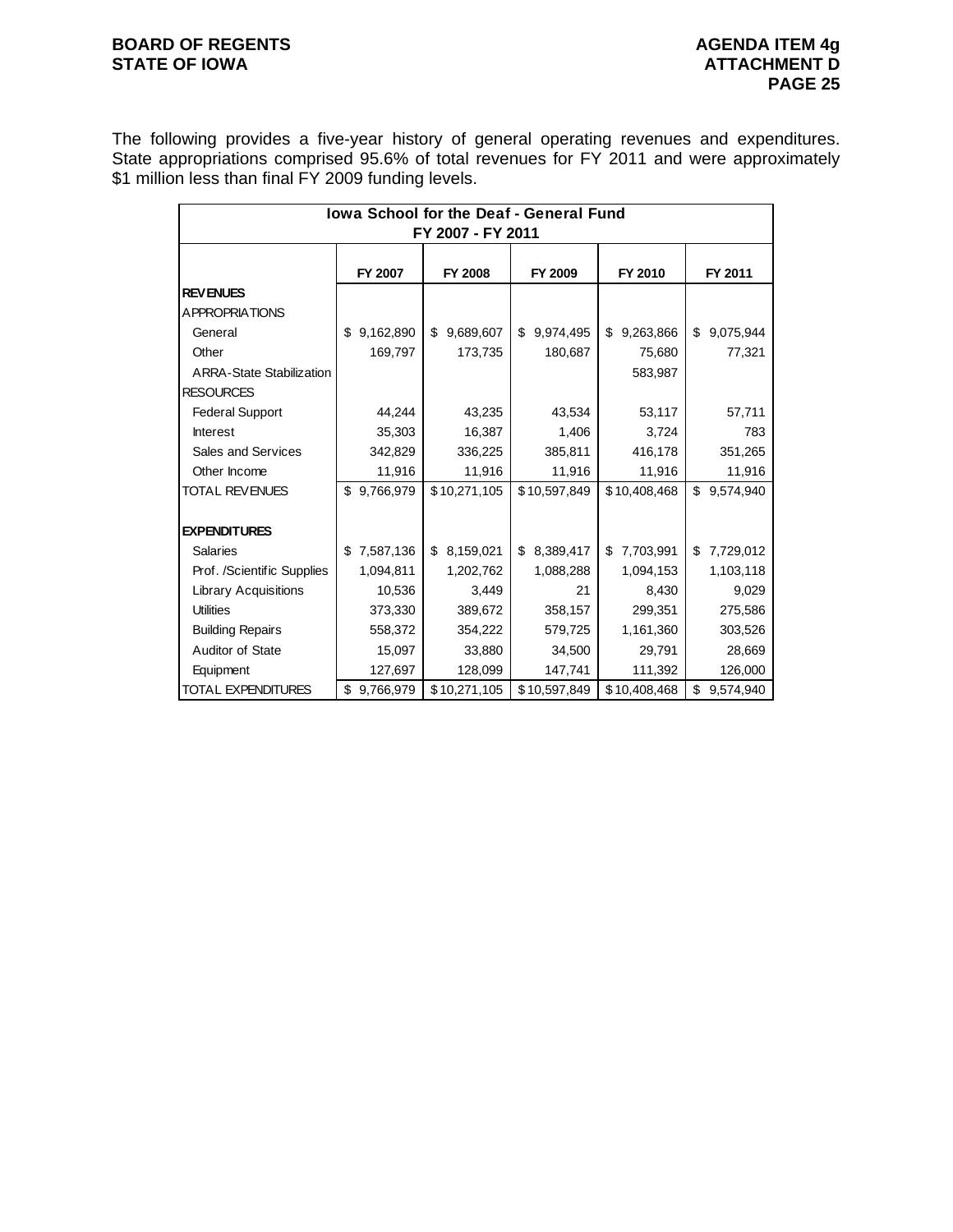### **BOARD OF REGENTS AGENDA ITEM 4g STATE OF IOWA ATTACHMENT E**

## **Iowa Braille and Sight Saving School**

The following compares the FY 2011 general operating fund approved budget with actual revenue and expenditure transactions. .

| Iowa Braille and Sight Saving School - General Fund<br>FY 2011 |                           |           |    |               |                          |            |                          |  |
|----------------------------------------------------------------|---------------------------|-----------|----|---------------|--------------------------|------------|--------------------------|--|
|                                                                | Approved<br><b>Budget</b> |           |    | <b>Actual</b> | Variance<br>Over/(Under) |            | Actual as %<br>of Budget |  |
| <b>REVENUES</b>                                                |                           |           |    |               |                          |            |                          |  |
| <b>APPROPRIATIONS</b>                                          |                           |           |    |               |                          |            |                          |  |
| General                                                        | \$                        | 4,917,362 | \$ | 4,917,362     | \$                       |            | 100.0%                   |  |
| Other                                                          |                           | 7,819     |    | 7,819         |                          |            | 100.0%                   |  |
| Supplemental-Nonrecurring                                      |                           | 229.331   |    | 229.331       |                          |            | 100.0%                   |  |
| Balance Forw ard                                               |                           | 200,000   |    | 200,000       |                          |            | 100.0%                   |  |
| <b>RESOURCES</b>                                               |                           |           |    |               |                          |            |                          |  |
| <b>Federal Support</b>                                         |                           | 333,000   |    | 469,145       |                          | 136,145    | 140.9%                   |  |
| <b>Interest</b>                                                |                           | 1,000     |    | 213           |                          | (787)      | 21.3%                    |  |
| <b>Reimbursed Indirect Costs</b>                               |                           | 41,268    |    | 41,268        |                          |            | 100.0%                   |  |
| Sales and Services                                             |                           | 3,701,221 |    | 3,689,724     |                          | (11, 497)  | 99.7%                    |  |
| Other                                                          |                           | 5,000     |    | 4,925         |                          | (75)       | 98.5%                    |  |
| <b>TOTAL REVENUES</b>                                          | \$                        | 9,436,001 | \$ | 9,559,787     |                          | 123,786    | 101.3%                   |  |
| <b>EXPENDITURES</b>                                            |                           |           |    |               |                          |            |                          |  |
| <b>Salaries</b>                                                | \$                        | 7,677,705 | \$ | 7,466,360     | \$                       | (211, 345) | 97.2%                    |  |
| Prof. /Scientific Supplies                                     |                           | 1,120,663 |    | 1.216.272     |                          | 95.609     | 108.5%                   |  |
| <b>Library Acquisitions</b>                                    |                           | 1,500     |    | 3.393         |                          | 1,893      | 226.2%                   |  |
| <b>Utilities</b>                                               |                           | 230,000   |    | 239,401       |                          | 9,401      | 104.1%                   |  |
| <b>Building Repairs</b>                                        |                           | 351,133   |    | 597,350       |                          | 246,217    | 170.1%                   |  |
| Auditor of State                                               |                           | 30,000    |    | 22,428        |                          | (7, 572)   | 74.8%                    |  |
| Equipment                                                      |                           | 25,000    |    | 14,583        |                          | (10, 417)  | 58.3%                    |  |
| <b>TOTAL EXPENDITURES</b>                                      | \$                        | 9,436,001 | \$ | 9,559,787     |                          | 123,786    | 101.3%                   |  |

While total general fund revenues and expenditures were consistent with the budget, line item variance explanations are provided below.

Revenue Variances

- Federal support exceeded the budget due to additional State Vision Grant revenue being allocated to cover higher Orientation and Mobility personnel costs.
- Interest earnings were under budget resulting from lower than anticipated cash balances and return rates.

#### Expense Variances

- Salary costs were less than budget due to unfilled positions and reduced overtime.
- Professional and scientific supplies/services were over budget due to additional information technology needs.
- Building repairs exceeded the budget due to year-end encumbrances of several build repair projects currently under contract but not fully completed during the fiscal year.